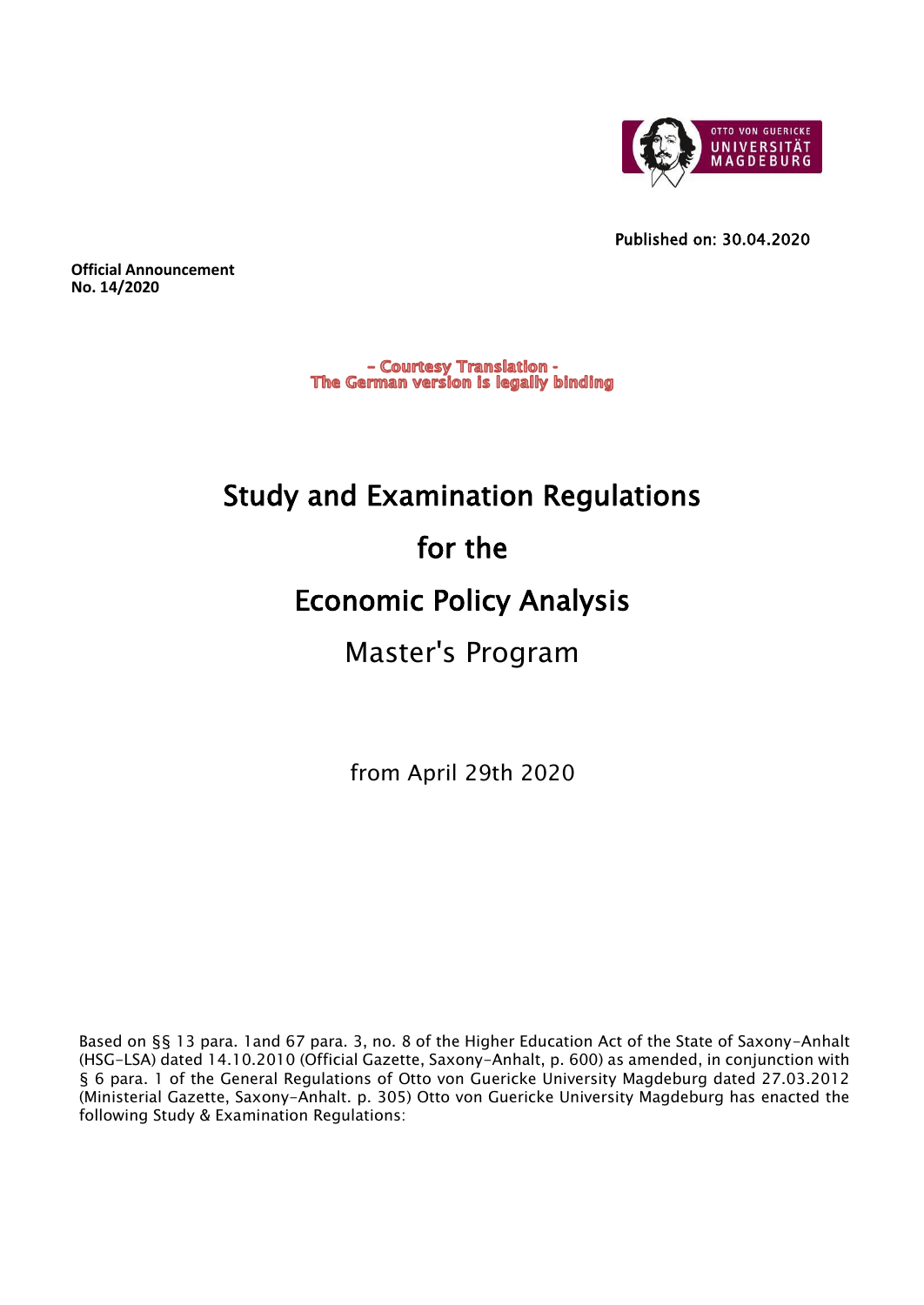# **Table of Content:**

| § 15 RECOGNITION OF MODULE EXAMINATIONS, STUDY CREDITS, AND EXAMINATION RESULTS  11 |
|-------------------------------------------------------------------------------------|
|                                                                                     |
|                                                                                     |
|                                                                                     |
|                                                                                     |
|                                                                                     |
|                                                                                     |
|                                                                                     |
| § 23 NON-ATTENDANCE, WITHDRAWAL, CHEATING, BREACH OF REGULATIONS  17                |
|                                                                                     |
|                                                                                     |
|                                                                                     |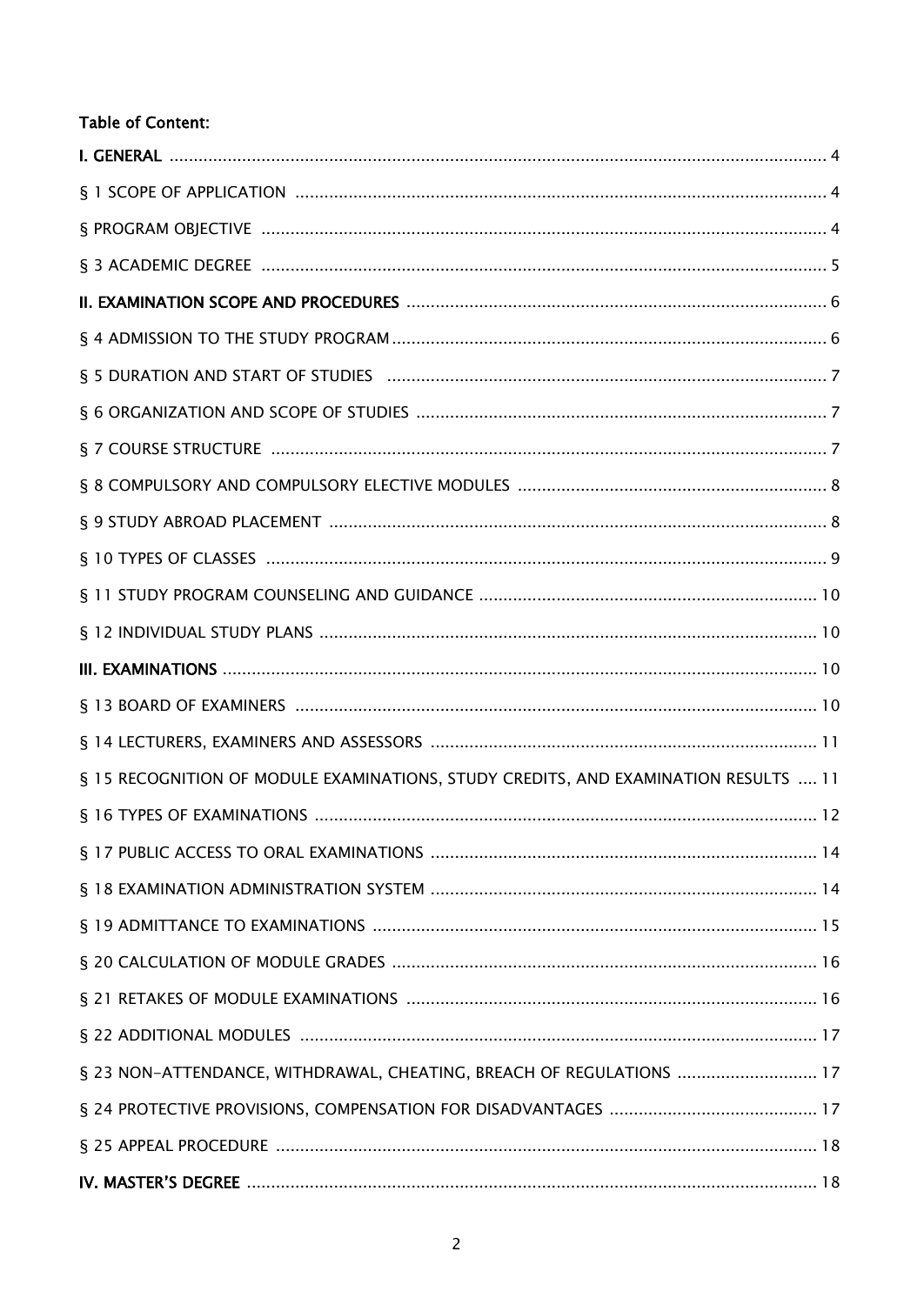| § 27 ISSUING OF THE TOPIC, SUBMISSION AND EVALUATION OF THE MASTER'S THESIS MODULE  18 |
|----------------------------------------------------------------------------------------|
|                                                                                        |
|                                                                                        |
|                                                                                        |
|                                                                                        |
|                                                                                        |
|                                                                                        |
|                                                                                        |
|                                                                                        |
|                                                                                        |
| APPENDIX 1: STUDY & EXAMINATION SCHEDULE FOR FINANCIAL ECONOMICS  23                   |
|                                                                                        |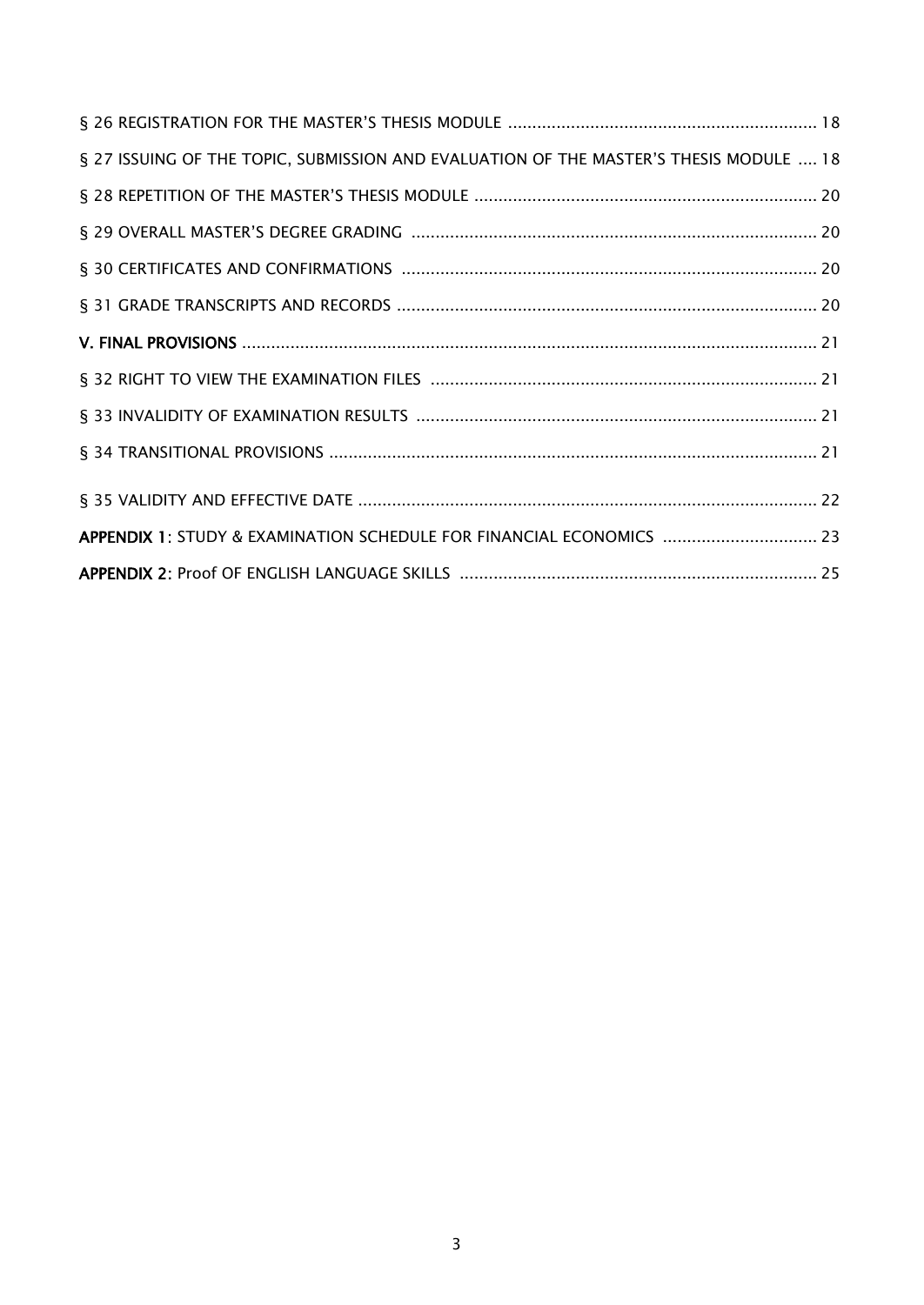## I. General

#### § 1

## Scope of Application

(1) These regulations govern the objective, content and structure, as well as the examinations and final degree awarded in the English language master's program in Economic Policy Analysis offered by the Faculty of Economics and Management at Otto von Guericke University Magdeburg.

(2) This consecutive study program is designed as a full-time, participation-based program. The program is focused on theoretical problems and is research oriented.

#### § 2 Program Objective

(1) The objective of the program is to enable students independently to identify business problems, to devise on their own scientifically based solutions to these problems, and to propose alternative courses of action. The students will acquire the capacity for systemic thinking, and excellent analytical skills. Both are valuable abilities in consultancy and managerial roles, which provide an understanding of complex relationships, and enable a considerations and assessment of problems from multiple perspectives.

(2) The program prepares students in a methodically sound way for different professional positions both at the domestic region or abroad, and imparts the necessary skills and capacity - based on analytical thinking - to act responsibly, gain a structural understanding of the problems of economic theory and practice and make allowances for changes in the working world.

(3) Graduates will possess detailed technical and integrated specialist knowledge and an understanding of the academic principles of economics and management. They will be in a position to apply and consolidate their fundamental and advanced expertise in economics. They will be able to use this knowledge in different contexts and at different aggregation levels, as well as for solving interdisciplinary business and financial problems and issues. Where necessary, graduates will also be able to make scientifically substantiated decisions based on incomplete or limited information and in the process consider social, scientific and ethical insights arising from the application of this knowledge and the decisions taken.

(4) The research-oriented master's degree study program Economic Policy Analysis provides students with the necessary skills to independently analyze complex economic issues using theoretical and empirical methods, and to responsibly utilize advanced procedures and findings of economics to solve problems. The program focuses on matters of theoretical and empirical analysis of economic policy measures in various political fields. Graduates are able to recognize the complex institutional and societal conditions of economic and economic policy studies and to integrate them into scientific analysis and decision-making. Thus, students are able to carry out predominantly autonomous research and application-oriented projects on the basis of broad and specialized research methods of the subject, as well as to independently work on scientific issues. Furthermore, students are able to plan and carry out the steps required to solve problems in a targeted manner, even in new and unfamiliar, as well as in interdisciplinary contexts. Students will have learned to convey issues, solutions and the underlying information and motivations to experts and laypersons alike in a clear and unambiguous manner, based on the current state of research and implementation.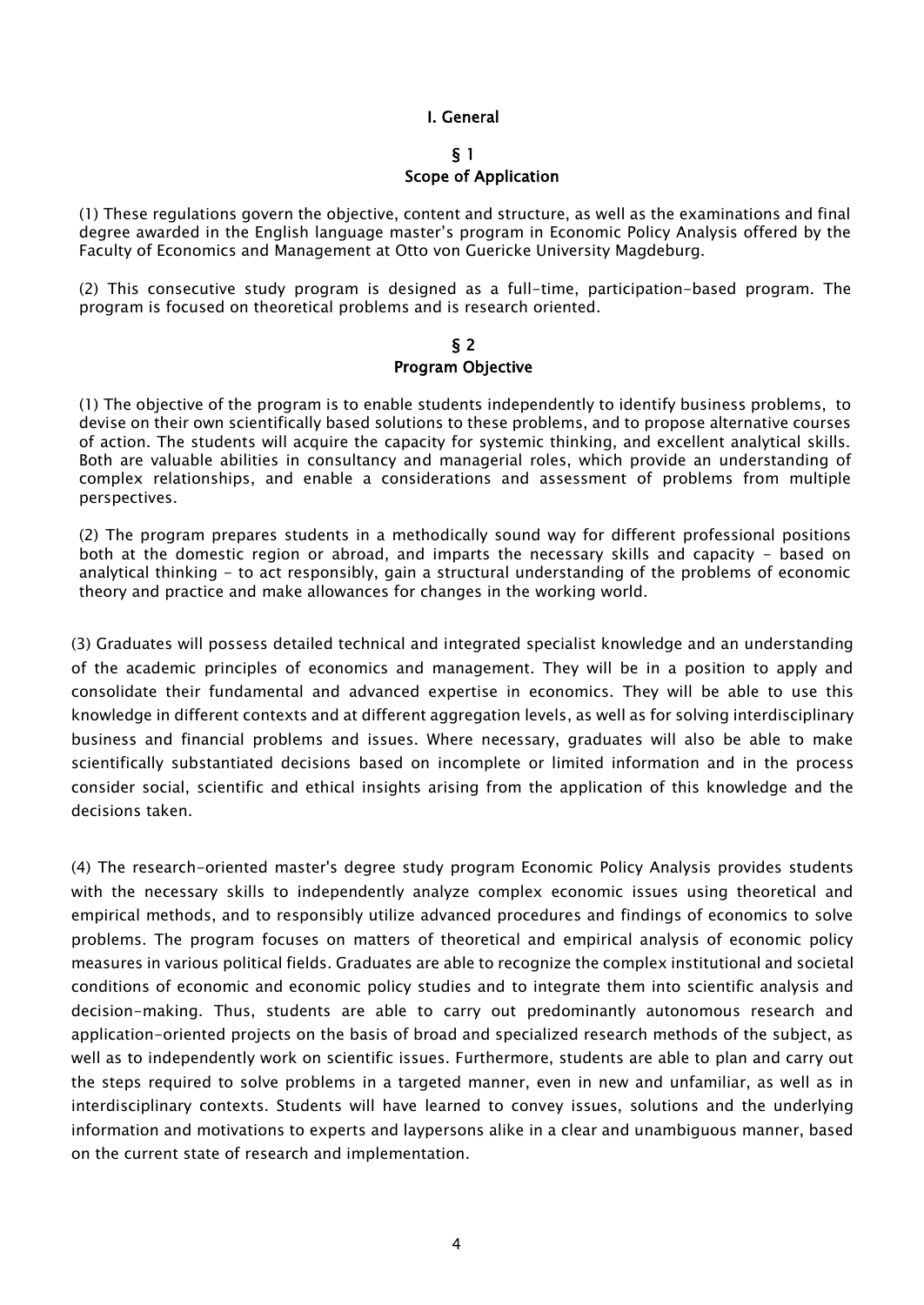(5) Students will be able to organize themselves effectively in collaborative groups and work cooperatively on relevant issues. Through these actions, students will develop an understanding of their role in the team, take on responsibility for themselves and the group, and reflect critically upon and enhance their own conduct and actions in the group, taking into account ethical and moral standpoints. The students will thus be in a position to present and advocate for complex subject-related information clearly as well as appropriately for their target audience.

(6) Graduates are qualified to take on positions in all sectors in which economically relevant policy measures are determined, conceived or analyzed (ministries, economic research institutes, associations, economic analysis departments in companies, economic university institutions).

(7) In addition to the acquisition of both specialist and interdisciplinary skills, the program also makes a contribution to personality development and promotes both personal and social skills of the students. Through the acquisition of key competences such as independence and self-organization, team skills, a sense of responsibility and media skills, students shall become dedicated individuals with a robust education in business administration. As a result of their training, students will be in a position to gain essential insights into the methodological and ethical/moral foundations of business management and be able to evaluate the social relevance of business management knowledge and practices. In addition, graduates of this program will understand the responsibility and role of business in society and will be able, in a reasonable manner, ethically and morally, to meet the challenges and changes experienced in the working world. Through the reflective and communicative skills that they will also acquire, students will be able to clearly explain and communicate the insights which they have gained to others. Through these skills, students will take into account interdisciplinary references and current cultural developments.

(8) This academic education resulting in the degree "Master of Science" provides an adequate level and knowledge for further post-graduate studies in the field of economics and adjacent fields (such as doctoral studies).

## § 3 Academic Degree

If the required study credits and examination results set out in these Study and Examination Regulations are attained for the degree program stipulated, the Faculty of Economics and Management (hereafter the faculty) at Otto von Guericke University Magdeburg will award the academic degree of "Master of Science", abbreviated to: M. Sc.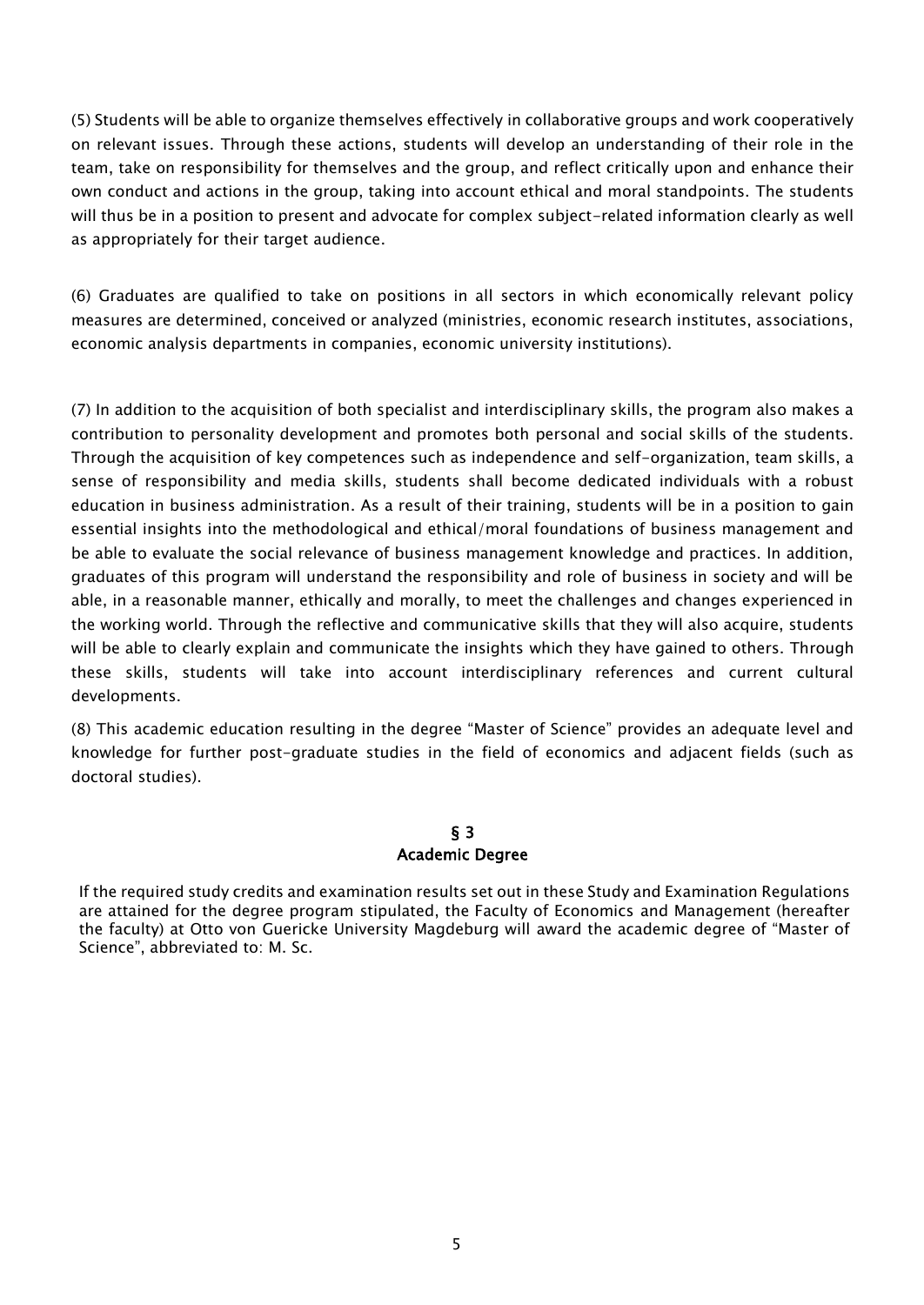# II. Examination Scope and Procedures

## § 4 Admission to the Study Program

(1) The requirements for admission to this master's program are as follows:

- Proof of a bachelor's degree, a university diploma or a comparable qualification from a state/ state-recognized college of advanced vocational studies, a Magister degree or a relevant course of study at a university completed with a state or ecclesiastical examination,
- Proof of adequate knowledge of the English language [suitable forms of proof are set out in appendix 2 of these regulations.],
- Submission of a letter of motivation in English. This letter may consist of no more than 450 words, containing the applicant's already acquired subject related skills and abilities, their personal expectations regarding content, methods, and the program structure of the chosen master's program, the importance of professionalism and interest in research, and an indication of the student's intent of graduating from the master's program of the faculty.
- Evidence of suitability to participate in this master's program in accordance with §2 to 4 must be proved.

(2) The applicant's suitability will be determined on the basis of the result of the final examination of the qualification as per paragraph 1, subparagraph 4, and which requires a grade point average (GPA) with minimum 2,9 (German grading scale) and achieved in the previous successfully finished study program.

(3) In the case of applicants who are about to complete a course of studies in accordance with  $\S$  4 para. 1, and who by the date of application for this program have not yet graduated, the proof of the degree in question may be replaced by a complete transcript of grades achieved to date. They must prove with an official certificate that they have already obtained a minimum of 140 credit points. Applicants without evidence of a first professional degree will be enrolled temporarily and conditionally. The "Regulation governing the organization of the application and admission procedure for master's degree programs" at Otto von Guericke University (as amended) applies.

(4) A study program is relevant, if at least 18 CP in accordance with ECTS have been obtained from modules in quantitative methods and at least 60 credit points (CP) in accordance with the European Credit Transfer System (ECTS) have been obtained in economics and management modules.

If the ECTS does not apply to the bachelor's program pursued by the applicant, the program is considered relevant if:

- at least 4 courses have been passed in quantitative methods modules and
- at least 12 courses have been passed in economics and management modules.

(5)The faculty reserves the right to conduct selection interviews with candidates.

(6) The decision regarding whether or not the admission requirements are satisfied is made by the Board of Examiners.

(7) Applicants cannot be admitted to the program who:

1. have irrevocably failed a module examination in the selected course at an equivalent university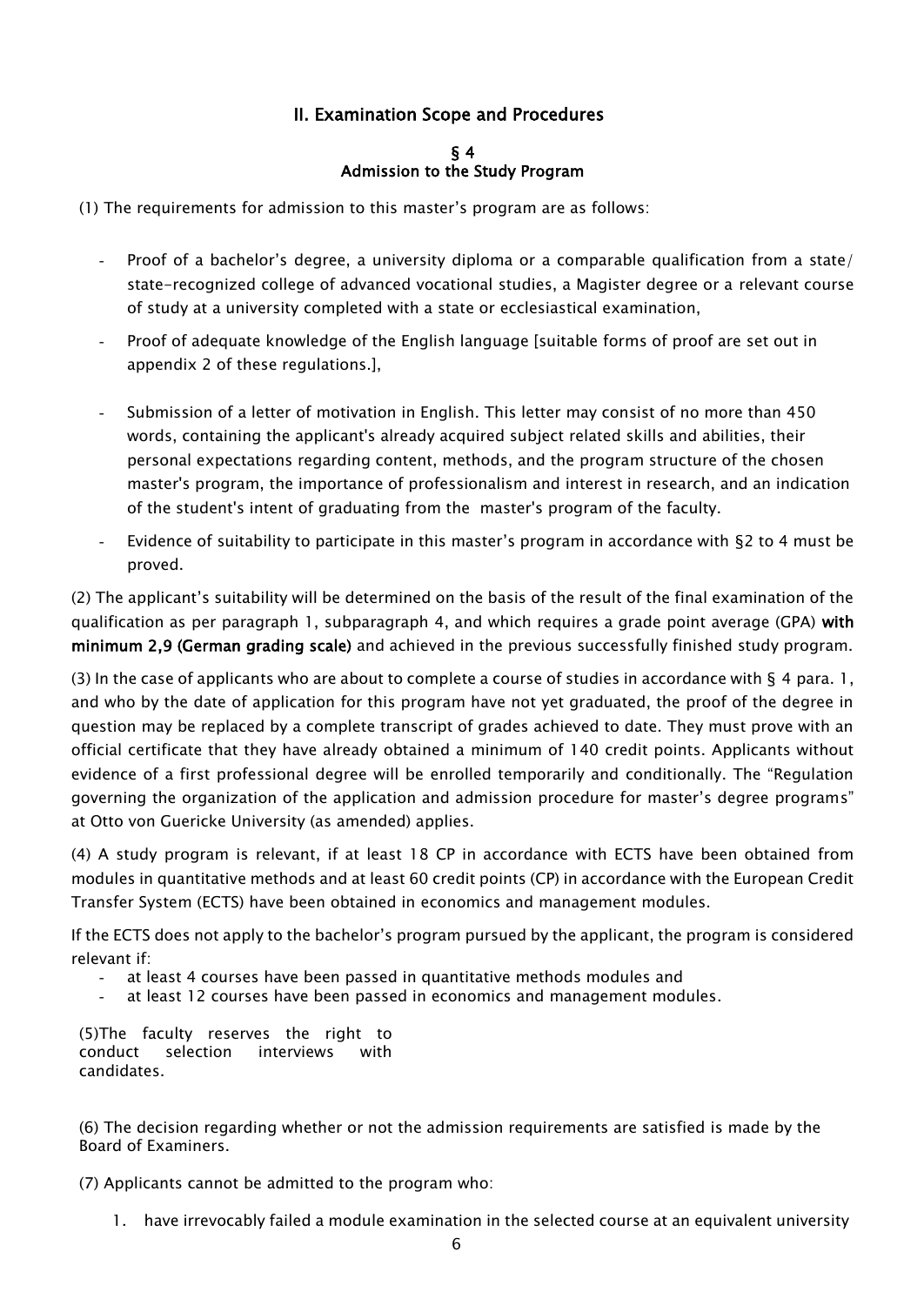and/or has lost their entitlement to take an examination or

2. is subject to another corresponding examination procedure.

## § 5 Duration and Start of Studies

The standard study period, including the preparation of the master's thesis, is four semesters. The program can be started exclusively in the winter semester.

## § 6 Organization and Scope of Studies

(1) The program is divided into a compulsory section with 15 CP, and a specialization section with 75 CP and as well the module "master's thesis" with 30 CP.

(2) The program is divided into modules. It contains compulsory modules and compulsory elective modules. In terms of subjects, modules consist of related study-units and an examination, and generally cover a period of one semester. They may be made up of different forms of teaching and learning. One module examination must be taken for each module.

(3) The module descriptions must be published for each module before the start of the semester, and contain, among other things, the following information: module objectives and learning outcomes targeted, language of instruction, scope of teaching unit, frequency of course, participation requirements, pre-examination requirements, workload and credit points obtainable, type, scope and form of examination(s), module-specific remarks and the name of the person responsible for the module.

(4) For each successfully completed module, a certain number of credit points (CP) will be awarded in line with the European Credit Transfer System (ECTS). They are a quantitative measurement of the average time generally required by students to fulfill the relevant requirements, and meet the learning objectives for a module. Alongside participation in the classes that make up a module, they also comprise all of the preparation for and reviewing of the content, independent evaluation and consolidation of the content, preparation and elaboration of students' own contributions plus successful participation in the performance reviews. One credit point corresponds to an average student workload of approx. 30 hours. As a general principle, 30 CP must be obtained per semester.

(5) To successfully complete the course of studies, 120 credit points must be obtained. Details of the compulsory elective and elective modules that must be obtained for this purpose, the required module examinations, and the allocation of CP to the individual modules can be found in the Study and Examination schedules published in appendices 1 or in the module handbook.

(6) The course of study is designed in such a way that it can be successfully completed within the standard course duration. The module examinations may be completed prior to the end of the semester indicated in the study and examination schedule, provided that the participation and/or preexamination requirements for admission to the relevant module examination have been satisfied.

(7) It is possible for students to undertake an individualized part-time course of study in accordance with the framework regulations for individualized part-time courses of study at Otto von Guericke University.

## § 7 Course Structure

- (1) The range of courses includes compulsory and compulsory elective modules.
- (2) The designation "compulsory module" applies to all modules that are required for successful completion of the program in accordance with these regulations (see appendices 1).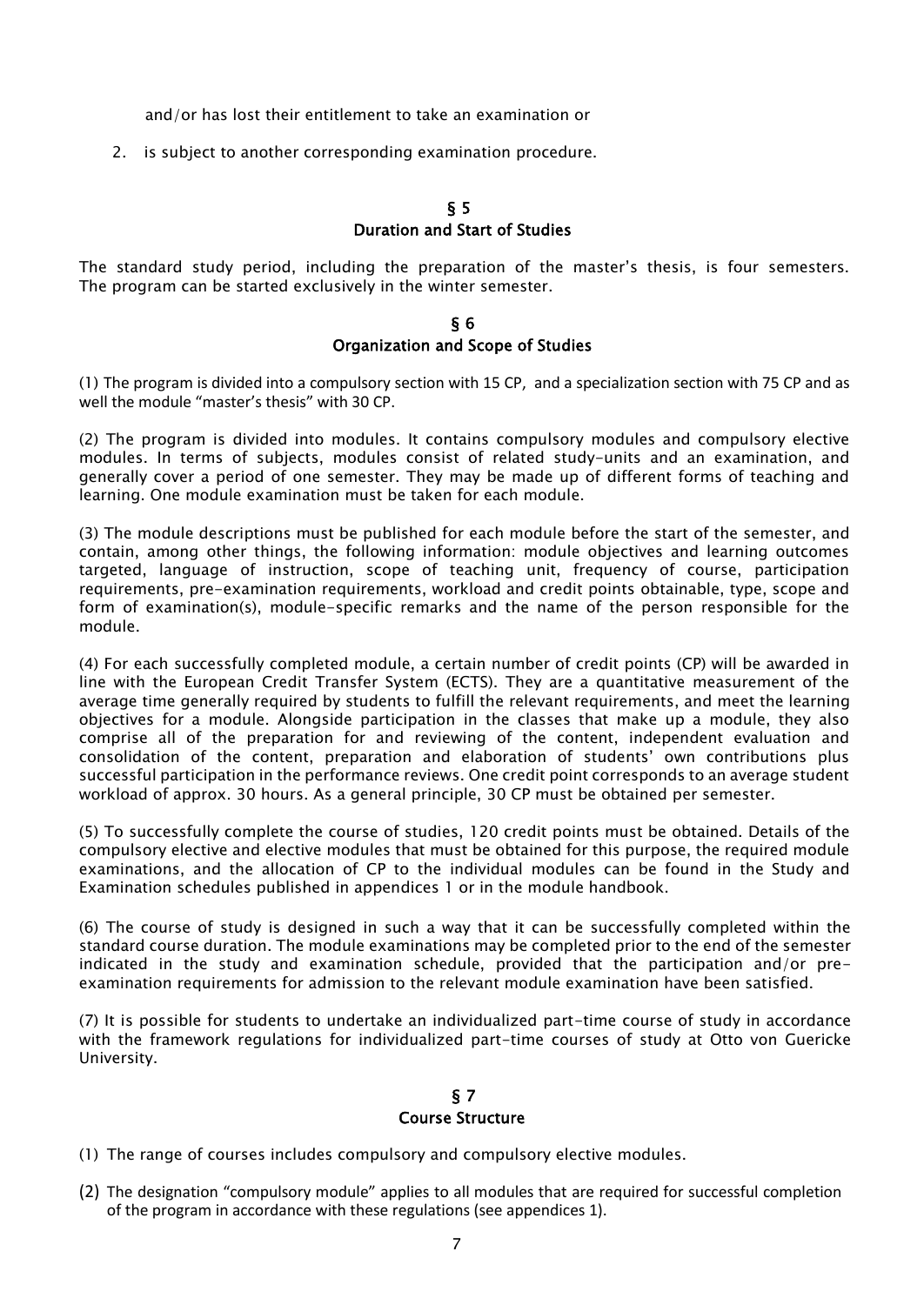(3) The designation "compulsory elective module" applies to all modules pursuant to these regulations that may be selected from the field of specialization (Vertiefungsbereich) and additional field (Ergänzungsbereich) a certain number of modules. Within the context of the chosen discipline, they enable students to pursue individual inclinations and interests and to take the subject-specific requirements of their future field of professional activity into account. The list of compulsory elective modules may be amended in accordance with the development and availability of teaching staff and be adapted to suit the range of courses offered by the Faculty, and, under certain circumstances, be extended to include courses offered by other faculties.

#### § 8

#### Compulsory and Compulsory Elective Modules

(1) In the compulsory modules set out in appendices 1, 15 CP must be obtained. The compulsory modules are only offered in the semesters detailed in appendices 1. Final examinations may be taken every semester.

(2) A total of at least 75 CP must be obtained in the compulsory modules. In the specialization section (track), a minimum of 55 CP, including at least 20 CP from seminars must be gained respectively. In the field of supplement modules (Ergänzungsbereich) may be chosen maximum 4 modules from the module offer of this study program.

(3) The assignment of compulsory elective modules to the specialization tracks, as well as to the field of supplement modules (Ergänzungsbereich) regarding para. 2, and as well about the opening of elective modules for the relevant semester are made by the Faculty Council (Fakultätsrat), and in special cases the study program director, before the start of the examination registration period. In the event that there is no agreement in place regarding the export of modules (teaching export), the Board of Examiners shall determine whether modules from other faculties may be admitted to this program of study as compulsory elective or elective modules.

(4) Classes and examinations in the compulsory modules and compulsory elective modules are held in English. It is possible to take up to four modules with teaching language German. Module examination must be taken in the language of the respective study program module.

(5) The study program concludes with the module "master's thesis", which includes a "written paper" and a final seminar "presentation".

(7) The chronology of the modules shown in the appendices is not binding. The sequence shown in the appendices for the completion of modules and module examinations is a recommendation for the completion of the degree program within the standard course duration.

#### § 9 Study Abroad Placement

(1) In view of the internationalization of the working world and the acquisition of linguistic and social skills associated with a stay abroad, the Faculty of Economics and Management recommends and encourages a voluntary study placement at a foreign university. A study placement of this nature may be completed in agreement with the Board of Examiners. The study placement abroad must be prepared well in advance, and originals or certified copies of all documents necessary for decisions regarding recognition, in particular certificates/grade confirmations, must be presented together with detailed module descriptions.

(2) Before taking up a study placement abroad, students and the Board of Examiners must consent to Learning Agreement that may be updated if, for any reason, the planned classes cannot be undertaken once in the location. In this case, a Change to Learning Agreement must be concluded with the Board of Examiners.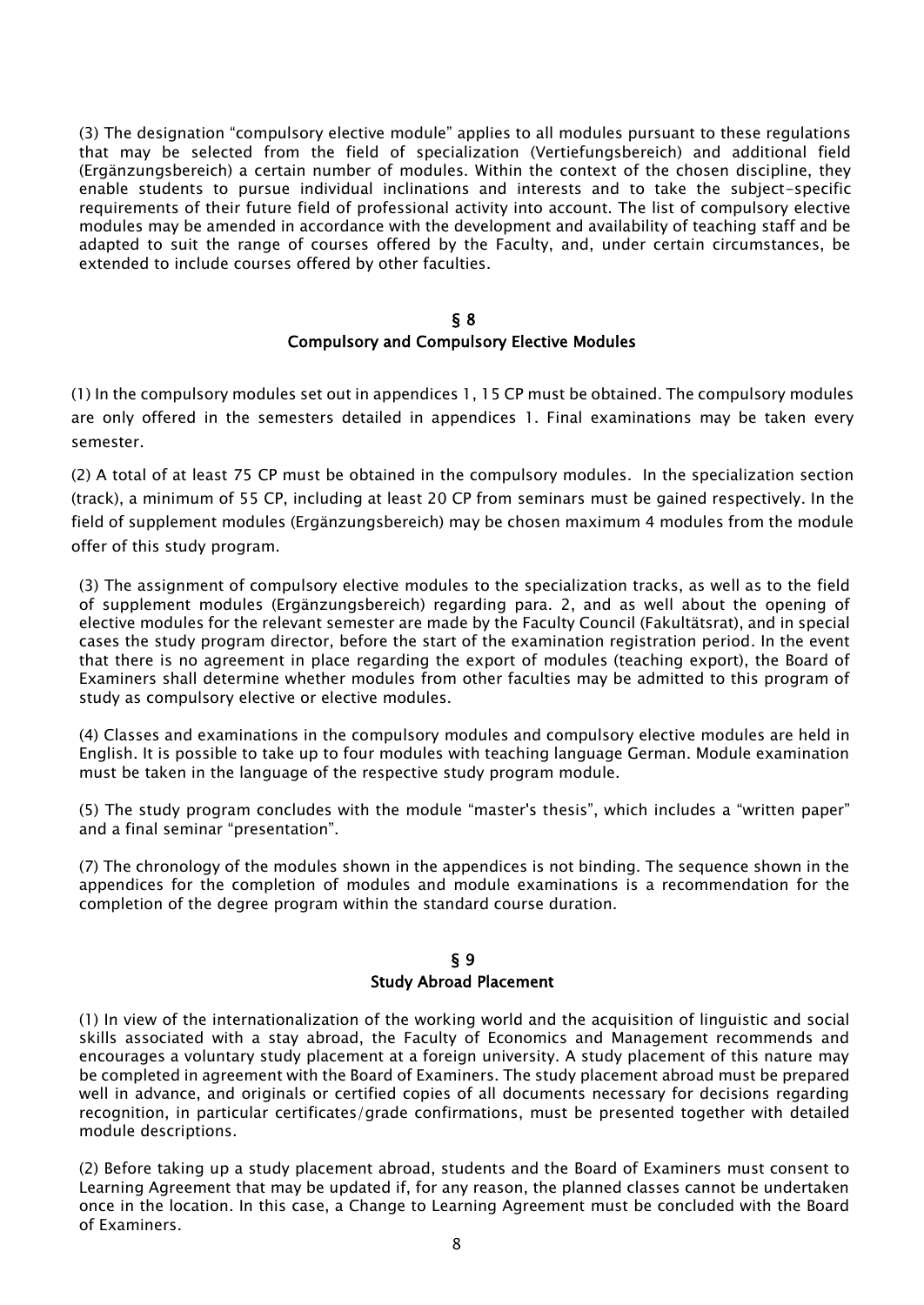(3) The Learning Agreement or Change to Learning Agreement signed by the student and the Board of Examiners constitutes the examination registration. The examination registration is required for the recognition of external module examinations and/or study credits and examination results pursuant to § 15 para. 3.

## § 10 Types of Classes

(1) Courses and classes are announced on the university's website. Primarily lectures, seminars, exercises, exercises in small groups and scientific projects are offered.

(2) Lectures are used to communicate in a cohesive and systematic manner, in order to present fundamental technical, theoretical and methodological knowledge.

(3) Seminars are used for teachers and students to scientifically appraise theoretical and practical issues collaboratively. This can be achieved in a variety of different ways of working (provision of information, presentations, development of theses, discussions), and in groups. They require cooperation between the students in the form of presentations and/or written assignments. The seminar leader may require additional assessments.

(4) Exercises, particularly large-scale and lecture hall exercises, are used to practice and consolidate the subject matter, especially the acquisition of basic methods, skills and competences in conjunction with application-oriented practice. In general, they are carried out by research assistants under the responsibility of the person who is offering the course on which they are based.

(5) Exercises in small groups are also used to practice and consolidate the content of lectures with a limited number of participants. They are used to practice and apply the knowledge conveyed and learned. Exercises in small groups are classes that accompany lectures, which offer the students the opportunity to check their level of understanding of the subject area. They are also used to prepare for written examinations. As a rule, exercises are worked on as homework and the correct solutions are subsequently discussed interactively in a tutorial.

(6) In classes designated for scientific projects, students work in a practical manner on complex tasks taking theoretical principles into particular account. The results are presented in a form that is also customary in professional practice. The project may be supervised by an interdisciplinary team of lecturers, members of which may act as both coach and mentor. Access to projects may depend on the students having fulfilled certain requirements, as well as on the module regulations. It is also possible for students, in agreement with a course lecturer, to work on a project independently during a semester.

(7) The main focus of the presentation is to present and defend the knowledge acquired during the relevant modules. The objective of the presentation is to reflect on a subject in theoretical and practical terms to a high professional standard.

(8) In the case of teaching and learning forms that demand regular active participation by candidates in order to attain the learning objective, the requirement to attend regularly may be included in the module description.

(9) Access to individual modules may be restricted in justified exceptional cases if, due to the type and purpose of the class or for any other teaching or research reason, it is necessary to limit the number of participants. The admission requirements are governed by the corresponding module descriptions.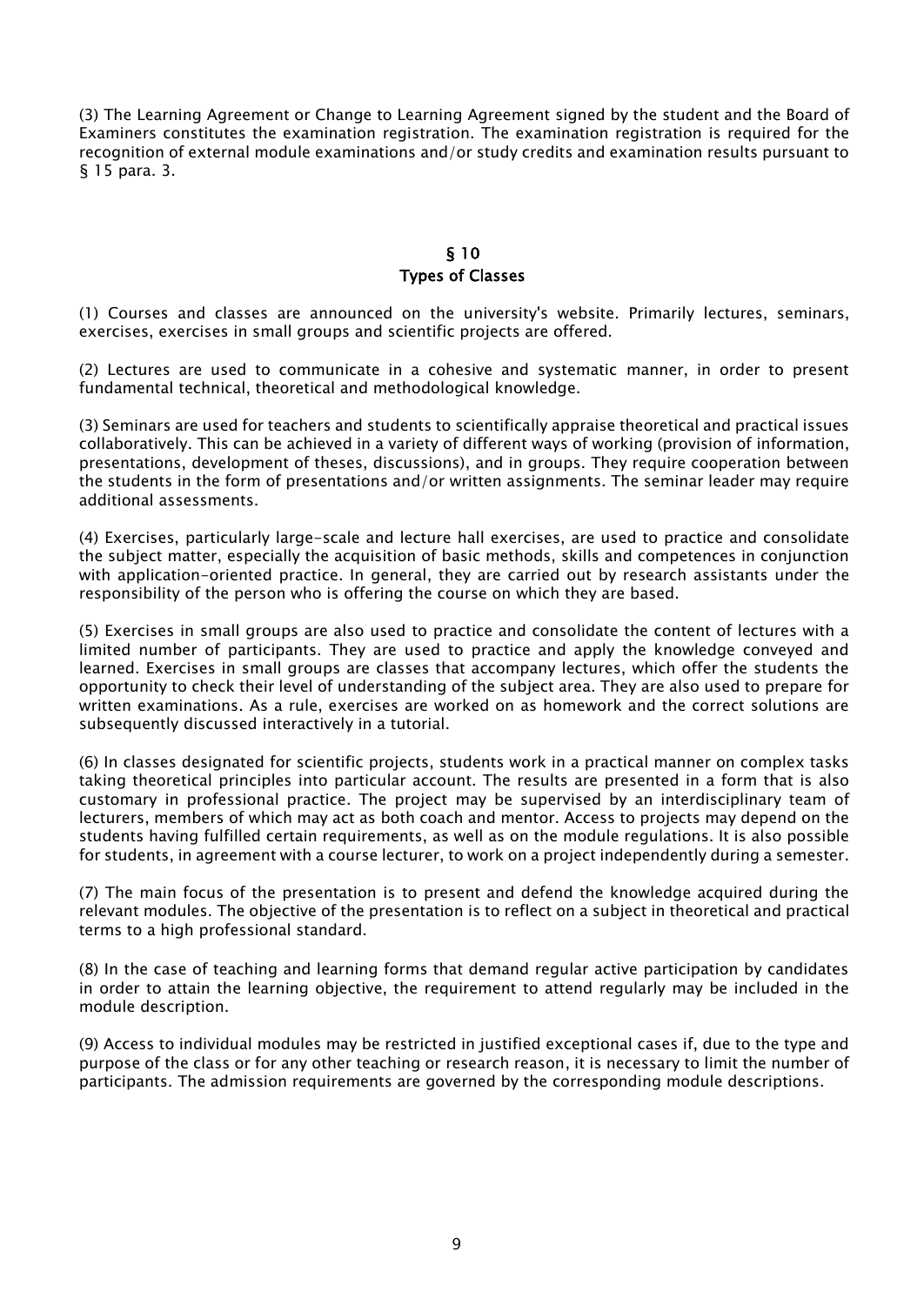## § 11

#### Study Program Counseling and Guidance

(1) In order to facilitate orientation within the Faculty for new students, introductory courses are offered at the start of each program.

(2) These study and examination regulations only contain information of a general nature; for this reason, further information is needed for precise orientation and planning of the course of studies. For this reason, students should also familiarize themselves with the module handbook.

(3) Study program counseling is offered by the faculty for each study program.

#### § 12 Individual Study Plans

(1) Individual study plans are to facilitate the successful completion of the course within the standard course duration. They may offered particularly for students who are dealing with especially heavy demands as a result of long-term illness, the birth of or caring for their own children, or other reasons.

(3) Individual study plans should be discussed and agreed with the Study Program Director, responsible for the study program.

## III. **Examinations**

## § 13 Board of Examiners

(1) The faculty has set up a Board of Examiners to organize the module examinations and to administer the tasks allotted by these Study and Examination Regulations.

(2) The Board of Examiners ensures compliance with the terms set out in these study and examination regulations. The board reports to the faculty on developments regarding the module examinations and study periods. The board makes suggestions regarding the reformation of these study and examination regulations. The Board of Examiners adjudicates on applications and students' protests regarding examinations.

(3) From the ranks of professors and junior professors, the Faculty Council appoints the chair, deputy chair, one further member and a deputy member to the Board of Examiners. Furthermore, the Faculty Council appoints one member and one deputy member each to the Board of Examiners from the ranks of research assistants and students.

(4) The Board of Examiners has the quorum if, alongside the chairperson or his/her deputy, at least two additional members are present, however this shall only be the case if the group of professors and junior professors cannot be overruled. The Board of Examiners passes resolutions with a simple majority. If the votes are tied, the chairperson, or if he/she is not present, his/her deputy, shall have the casting vote.

(5) The term of office of the members or deputy members of the Board of Examiners is two years, with the incumbency of the student member and his/her deputy being limited to one year. It is possible for members to be reappointed. If the term of office of a member in accordance with § 13 para. 3 sentence 1 ends before a reappointment or new appointment is made, this member shall remain in office until the reappointment or new appointment takes place.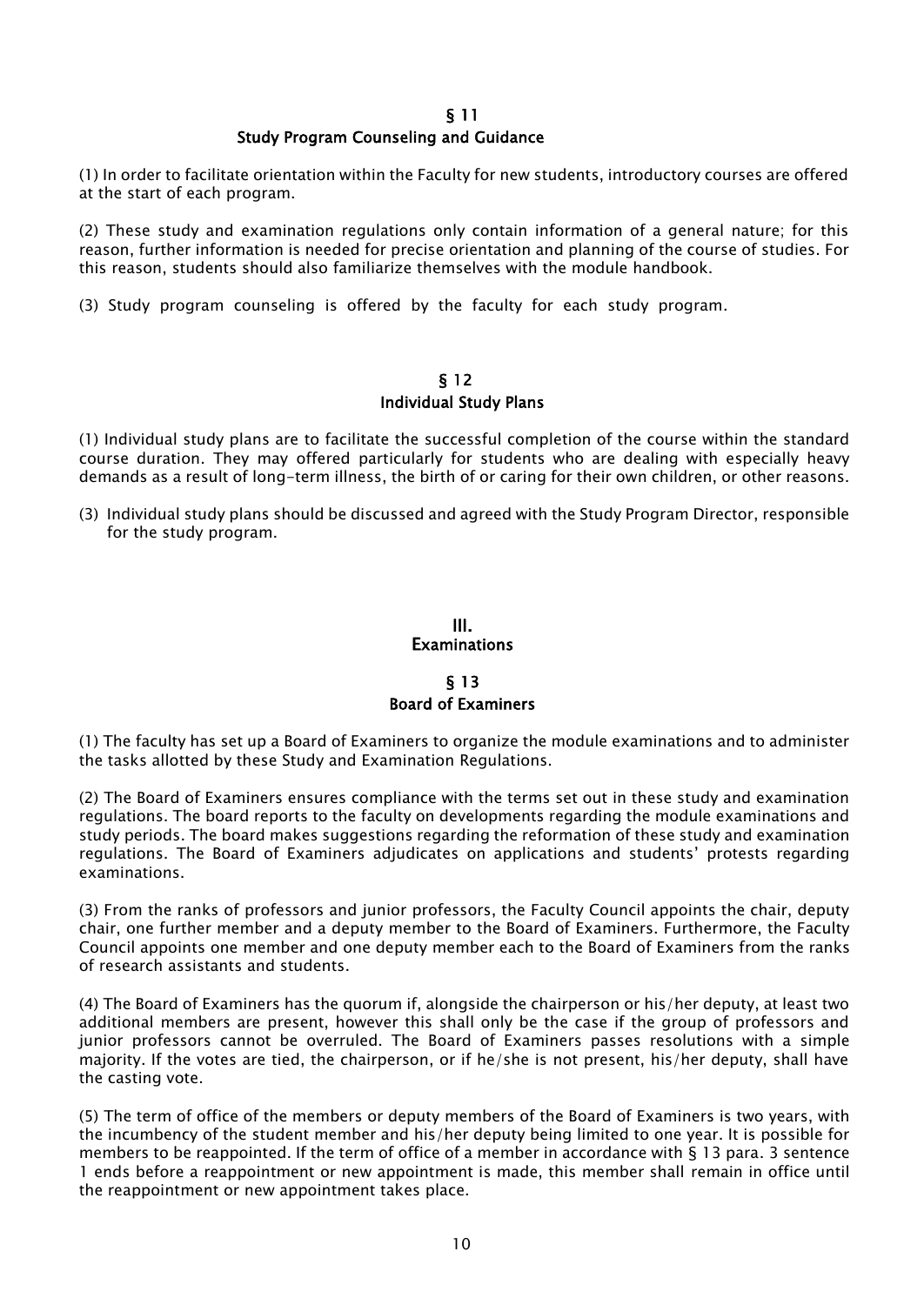(6) The meetings of the Board of Examiners are not held in public. The members of the board are bound to maintain confidentiality. If they are not public servants, they must be sworn to secrecy by the chair or deputy chair of the Board of Examiners.

(7) The Board of Examiners shall adopt rules of procedure. The board may revocable transfer tasks to be dealt with independently to the chairperson. The Chair of the Board of Examiners, or a person nominated by him/her shall represent the Board of Examiners both judicially and extra judicially. The chairperson prepares and executes the resolutions of the board, and regularly informs board members as to his or her activities.

(8) Decisions and other measures to be approved in accordance with these study and examination regulations, and in particular, the registration, cut-off and examination deadlines and dates must be published and announced in the usual manner within the university. Admission to an examination, the refusal of admission and the results of the module examinations are announced individually via the electronic examination administration system.

(9) The office of the Board of Examiners is the Examination Office of the Faculty.

## § 14 Lecturers, Examiners and Assessors

(1) The lecturers are appointed by the Faculty Council for specific courses in a certain semester in accordance to the Higher Education Act of the state of Saxony-Anhalt.

(2) The Board of Examiners appoints professors, junior professors, private lecturers, honorary professors, and research assistants, provided that they perform teaching duties, and serve as lecturers for examiners. Module examinations or examination results may only be assessed by individuals who personally possess at least the qualification determined by the examination or an equivalent qualification. At least one examiner must have a doctorate or equivalent qualification in the subject area to be examined.

(3) Two examiners must be appointed for the assessment of a module examination. If the Board of Examiners determines for an examination date, taking into account all those authorized to examine according to para. 1, the additional workload of the person concerned would be unreasonable, bearing their other official duties in mind, or if two examiners are not available, the Board of Examiners may decide that the module examination will only be assessed by one examiner. This decision shall be communicated to the students when registering for the module examination.

(4) The examiners are independent to their examinational duties. They are subject to confidentiality.

## § 15

#### Recognition of Module Examinations, Study Credits and Examination Results

- (1) The Board of Examiners decides, upon written request, on the recognition of module examinations or study and examination credits in accordance with § 15 para. 4, The application must be submitted to the Board of Examiners via the Examination Office within four weeks of the start of study courses (nach dem Beginn der Lehrveranstaltungen). In order to apply for recognition of credit points, the students have to submit the documents required for examination of the recognition ability, in particular certificates in original form or as certified copies, as well as detailed module descriptions.
- (2) Notwithstanding paragraph 1, the module examinations and/or study credits and examination results in the selected or an equivalent study program shall be recognized / accredited in accordance with official procedures. The Board of Examiners shall decide upon the equivalence of study programs. Where examinations are not passed, the failed attempts will also be recognized in accordance with official procedures pursuant to § 15 para. 4.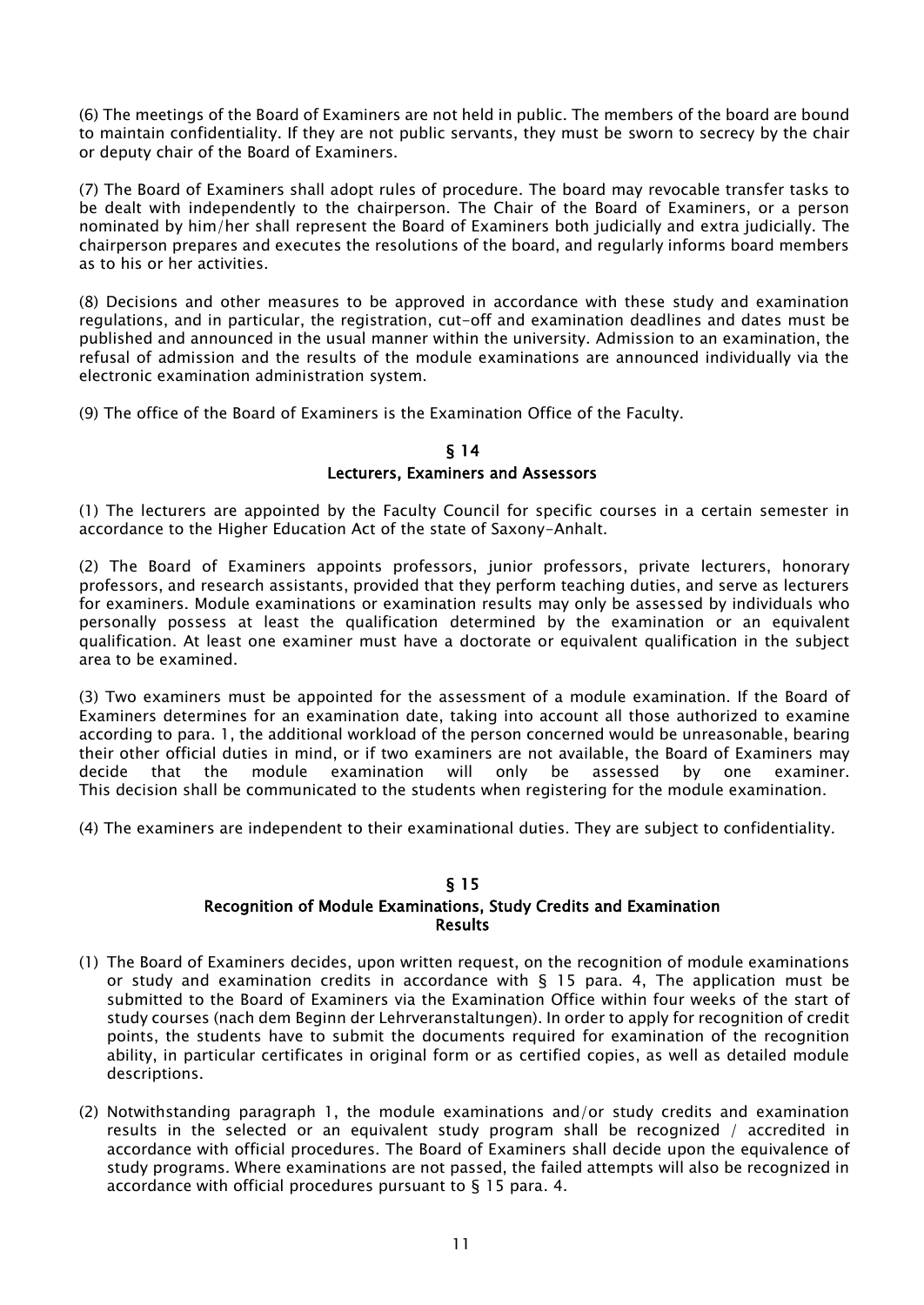(3) Upon written application, the Board of Examiners shall adjudicate upon the recognition of module examinations and/or study credits and examination results in connection with a study placement abroad. Notwithstanding para. 1, this must be submitted in the form of a Learning / Change to Learning Agreement as per § 9 para. 2 and para. 3.

(4) In accordance with the provisions of the Lisbon Convention (Article III), module examinations and study and examination results must be recognized if there are no significant differences in terms of quality, standard, learning outcome, scope and specialization between the knowledge acquired and that to be acquired. This shall be ascertained through an overall consideration and evaluation rather than a schematic comparison. Recognition with conditions is possible, as is a partial recognition.

(5) The burden of proof in the event that module examinations and/or study outcomes and examination results do not meet the corresponding requirements for recognition lies with the Board of Examiners. When applied by both parties, the European Credit Transfer System (ECTS) is to be taken into account in the evaluation and in general, the number of credit points obtained is to be adopted. If the ECTS system is not applied by both parties, the number of credit points obtained externally is to be converted based on to the actual workload to the ECTS.

(6) Knowledge and expertise acquired outside of higher education may be accredited to a university degree course as part of an individual, or under certain circumstances, generalized examination, if, in terms of content and level they are equivalent to part of the study program that is to be recognized. Knowledge and skills acquired outside of higher education may replace a maximum of 50% of a university study program. The application must be submitted to the Board of Examiners via the Examination Office within four weeks of the start of study courses (nach dem Beginn der Lehrveranstaltungen) from the date of study commencement. The students must hereby submit the original documents or certified copies required for checking the suitability for recognition.

(7) If module examinations and/or study and examination results are recognized, the grades – as long as the grading systems are identical - shall be transferred and included in the calculation of the overall grade. Where grading systems differ, the Board of Examiners shall decide upon the grade conversion. In the case of disparate grading systems, the note "sufficient" shall be adopted.

## § 16

## Types of Examinations

(1) In conjunction with the further clarifications in paragraphs two to eleven, the following types of continuous assessment may be used:

- Written examination (interim and/or final written test)  $(K)$ ,
- Electronic examination (interim and/or final written test) (eK),
- Oral examination (M)
- Academic home (H) or seminar paper (S) or other equivalent written work,
- Take-Home Exam (sA),
- Presentation (P),
- Scientific project (WP),
- Discussion contribution (D),
- Completion of an exercise  $(E)$ Ü

(2) In an examination (interim and/or final written test) in written or electronic form that is invigilated and taken in a limited time session with limited aids, students are required to demonstrate their comprehension of standard methodology and problem recognition and solving skills within their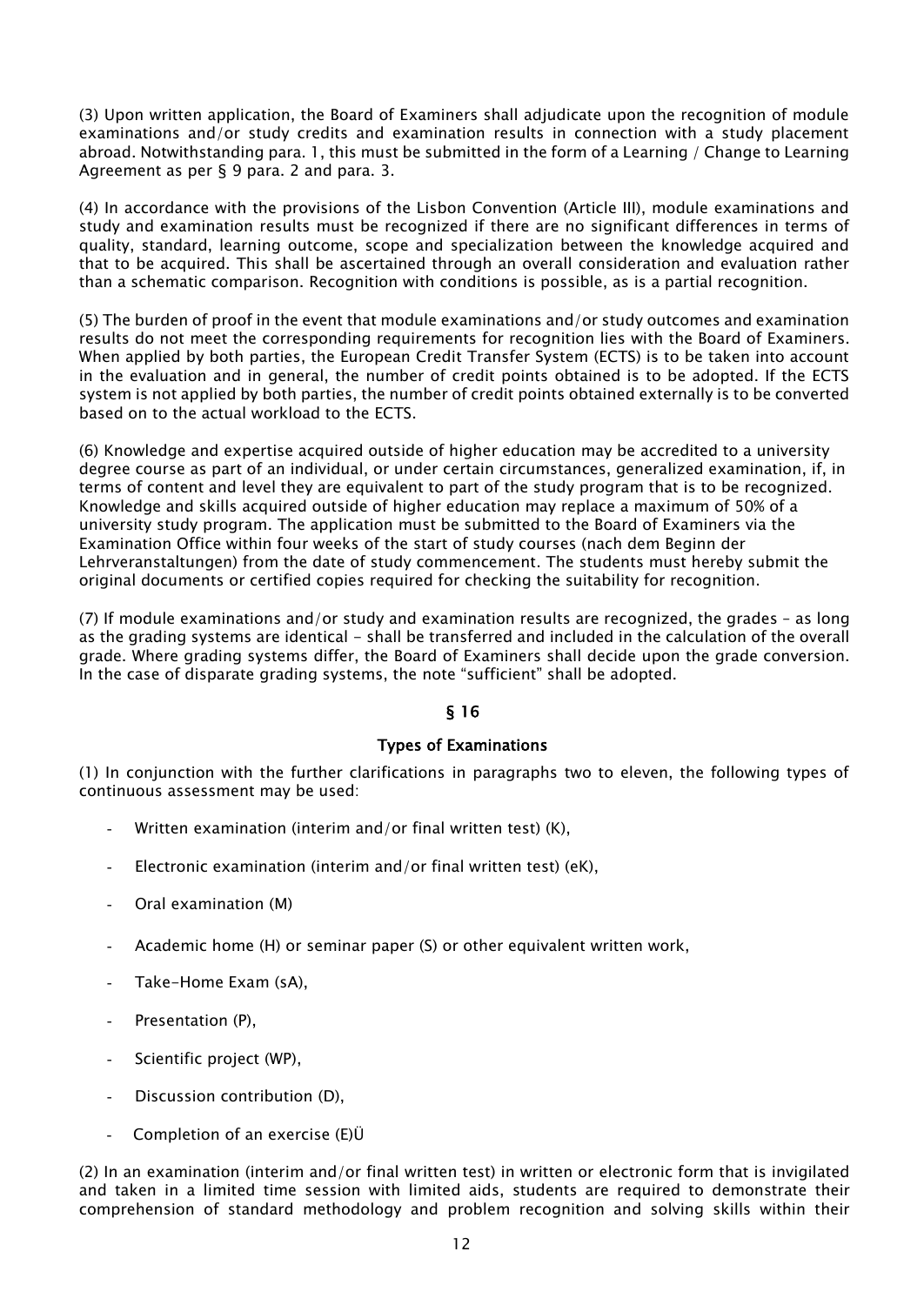specific fields. The time allowed for a written examination (interim and/or final written test) amounts to a total of 60 minutes (in the case of a module carrying five CP) or 120 minutes (in the case of a module worth more than five CP). Written exams (interim and/or final written tests) may contain tasks or consist of questions, for which there is a choice of several answers (multiple choice).

(3) In the case of written examinations including multiple-choice exercises, the examination candidate must indicate which of the answers provided he or she considers to be the most applicable. When compiling the examination questions for a multiple-choice test, those answers that are considered applicable must be specified. The second examiner, in conjunction with § 20 para 3, is responsible for checking the examination questions before determining the examination result to establish whether they, as measured by the requirements of para. 2, are erroneous. If this check should establish that individual questions are erroneous, they must not be taken into account in determining the examination result.

(4) A multiple-choice test shall always be deemed to have been passed if the examination candidate has achieved at least 50 per cent of the possible points score (absolute pass mark). The examination shall also always be deemed to have been passed if the points score achieved by the candidate is at least 50 per cent of the average points score achieved by the top 5% of the participants in the test, but no less than 40 per cent of the maximum possible points score (sliding scale pass mark). In the case of repeated examinations, the sliding scale pass mark in line 2 must not be applied if the number of participants is 45 candidates or fewer. In this case the absolute pass mark pursuant to line 1 shall apply. This paragraph shall apply if the proportion of examination questions in the multiple-choice test exceeds 50 percent of the total achievable score.

(5) The student should demonstrate, by means of an oral examination, that he or she understands the contexts of the area being examined and is able to understand specific questions relating to the contexts. The oral examination it to be conducted by two examiners (collegial examination) and if necessary one expert assessor in the form of an individual or group examination, whereby up to 4 students may constitute a group. The assessor is to be consulted before a final grade is awarded. As a general rule, the duration of the examination for each student shall be fifteen minutes. The essential points of the examination and its evaluation must be recorded in writing. This record must be signed by the examiners and the assessors. The result of the module examination is to be made known to the student directly following the oral examination.

(6) An academic or seminar paper or other equivalent written work requires an experimental, empirical or theoretical approach to a task from the specialized area. Students are free to propose topics and task definitions for their papers. However, their proposals shall not give rise to a legal entitlement. Other written work (e.g. a research paper, coursework or project work) may be considered to be the equivalent of a seminar paper.

(7) A written report (e.g. working on a case study, spreadsheet analysis, essay, abstract or assignment) comprises of an independent written discussion of a subject-specific or interdisciplinary problem, including and evaluating relevant literature where appropriate.

(8) A presentation comprises of an independent and in-depth discussion of a problem from the work context of the course with the inclusion and evaluation of relevant literature, in addition to the presentation of the work and communication of the results in an oral presentation as well as in the subsequent discussion. Presentations must be provided in documentary form for assessment.

(9) By working on a joint academic project, students must demonstrate their ability to produce scientific work independently, as well as to work in a team. Individual contributions to a project must be clearly discernible.

(10) Through oral examinations in the form of a discussion contribution, the students should demonstrate that they are familiar with the context of the subject area and are able to understand specific questions relating to the context.

(11) An exercise consists of a sequence of tasks provided by the relevant lecturer which must be completed independently by a set deadline. The exercise may include reviewing the tasks and discussing any problems. Exercises may also include a written report or another kind of presentation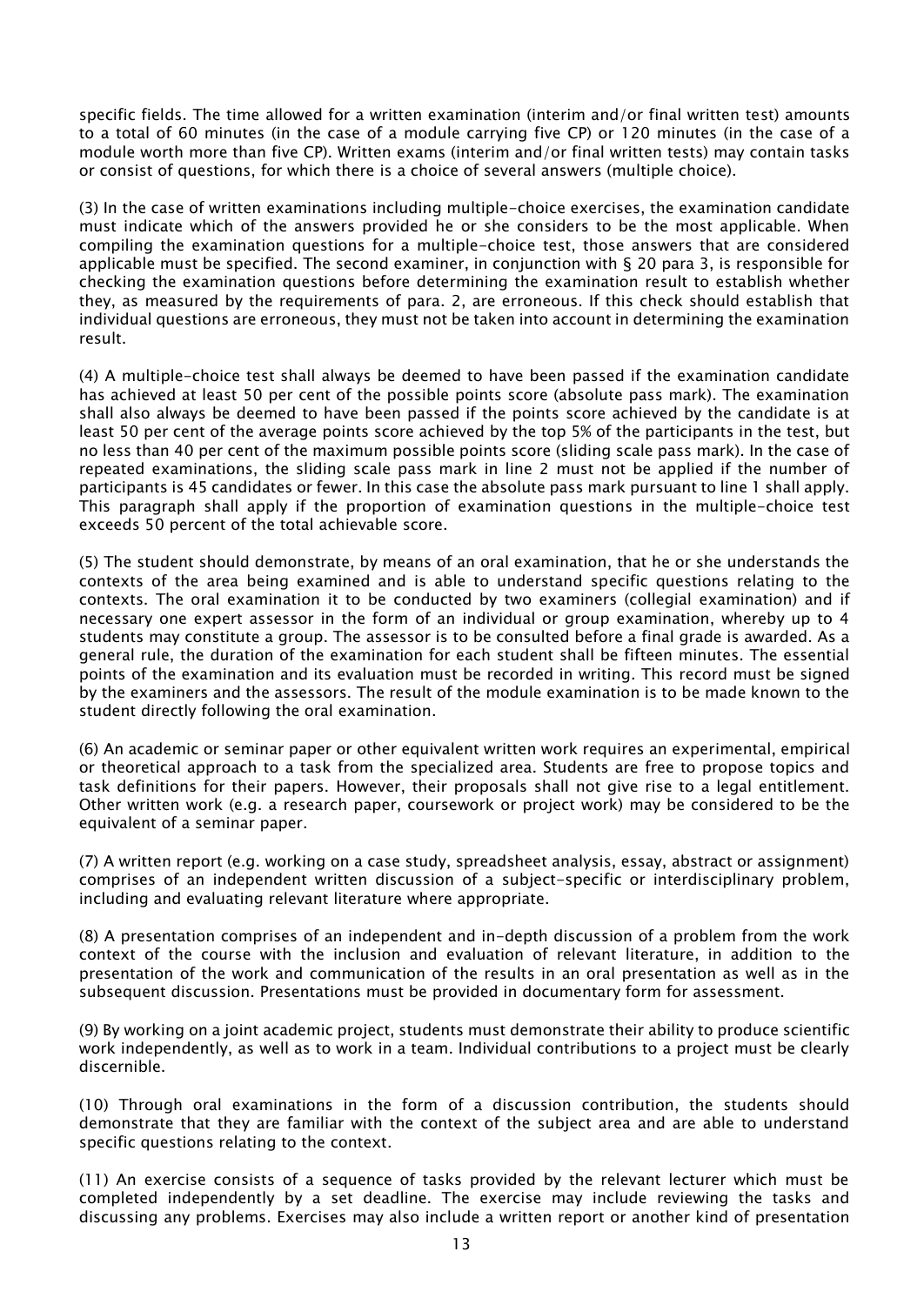of individual exercise work.

(12) Group projects are also a permissible form of examination. The contribution of each individual student must meet the examination requirements and be clearly discernible and assessable on the basis of sections, pages or other objective criteria.

(13) Modules are generally concluded with an examination. A combination of types of module examination as set out in paragraph 1 is permissible, if the intended aim of a reasonable examination burden is achieved, whilst maintaining the principle of competence-based assessment. The form and scope of continuous assessment for the individual modules can be found in the appendices containing the study and examination schedules and/or the module handbooks.

(14) The type and scope of the module examinations can be found in the study and examination schedule and/or the module handbook. The types of continuous assessment set out in these regulations or in the module handbook may be changed under the following conditions:

- a) If a small number of candidates are registered or can be expected for an examination that is designated as a written examination, then upon application by the examiner, the Board of Examiners may agree to the examination being conducted orally instead.
- b) If a large number of candidates are registered or can be expected for an examination that is planned as an oral examination, then upon application by the examiner, the Board of Examiners may agree to the examination being conducted in writing instead.

This approval shall only apply for one examination date. Students must be notified immediately of any change to the continuous assessments approved by the Board of Examiners.

(15) The examiner shall decide which examination aids may be used in a written examination. A list of the authorized aids must be supplied in good time before the start of the examination. Grades must be announced no later than the end of the semester during which the exam was taken.

#### § 17 Public Access to Oral Examinations

As long as they themselves are not registered to take the same module examination, students of these programs who have yet to successfully complete the respective examination may be admitted as observers to the oral examinations as per § 16 para 5. A corresponding application must be made to the Board of Examiners of the Faculty of Economics and Management. This, however, does not include the counseling and notification of the examination candidates with regard to their examination results. Pursuant to sentence 1, a student may apply to exclude observers from his or her examination.

#### § 18

#### Examination Administration System

(1) Students shall use existing online means of access in person to the electronic examination administration system. This system is used to electronically administer the examination data, registration and deregistration for module exams, and announcement of module grades; the Board of Examiners may enact more detailed regulations for the execution of the process.

(2) To the best of their ability, students are obligated to check the accuracy of the entries in the examination administration system at least once per semester; any transcription errors must be reported immediately.

(3) The examiners as defined in § 14 shall take part in electronically recording the examination results. The grading lists shall be retained by the Board of Examiners responsible for the module examination.

(4) The module examination results shall, where possible, be announced via the electronic examination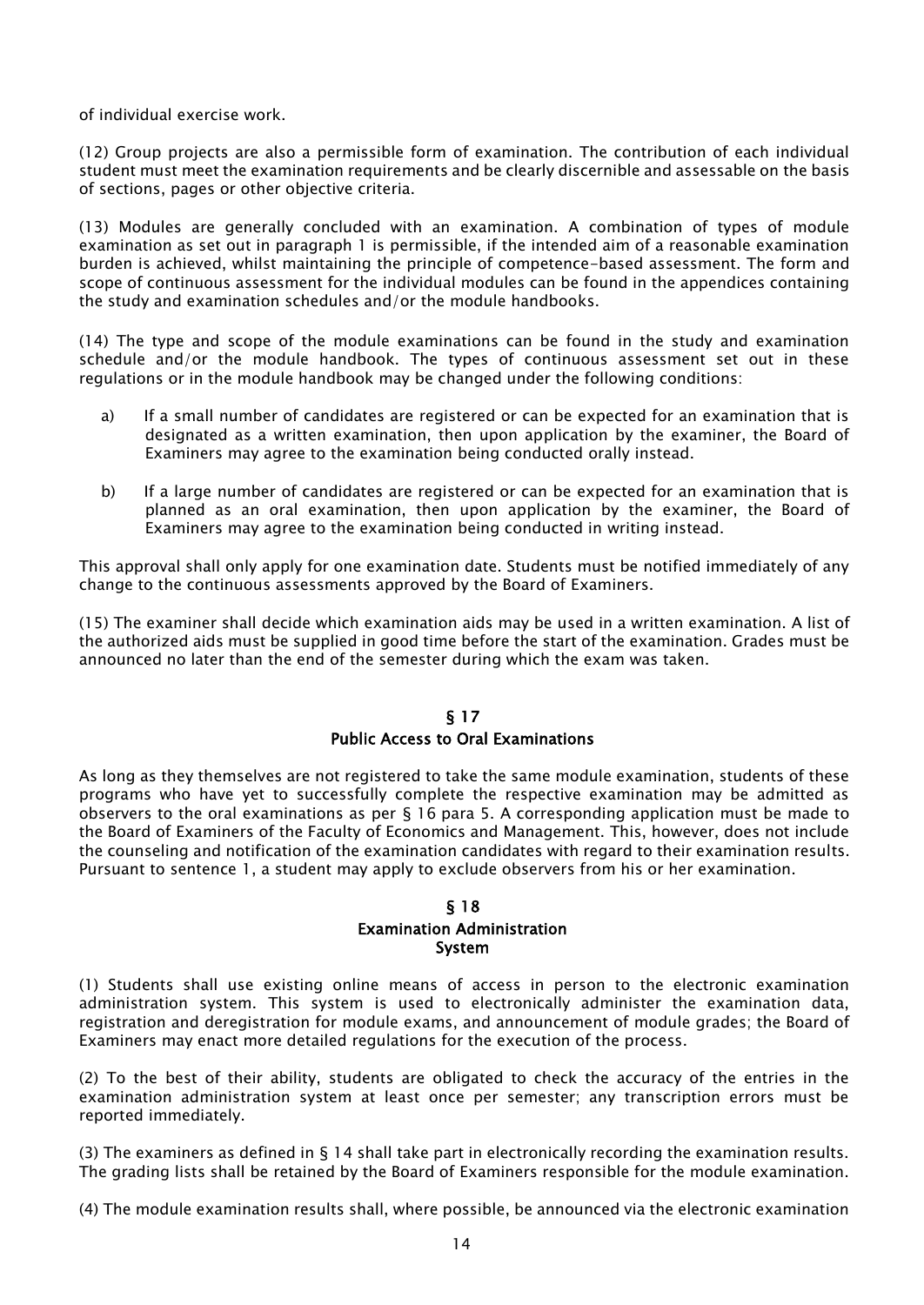administration system or by notice on the notice board. With this in mind, students are obligated to utilize the examination administration system. The assessment result shall be considered to have been announced by, at the latest, two weeks after the assessment has been entered in the electronic examination administration system or after being posted on the notice board, if the relevant students have not already been verifiably made aware of the result already. The students shall be notified in the customary manner that the examination results have been entered in the electronic examination administration system.

(5) If a student wishes to leave the university or change course, upon request, a written confirmation will be issued containing all partaken module examinations sat and their respective grades and an indication of whether the master's examination has not yet been completed, or if it has been irrevocably failed.

## § 19 Admittance to Examinations

(1) Anyone who is enrolled at Otto von Guericke University may be admitted to the module examinations. The completion of module examinations in the same semester in other institutes of higher education either at home or abroad is not significant.

(2) The module examinations are generally arranged by the end of the semester. The deadlines stipulated by the Chair of the Board of Examiners and announced by notice at the latest four weeks before the expiration of said deadlines for registration for the examinations are cut-off dates. The registration deadline is usually four weeks after the start of classes. Upon request of the examiner to the Board of Examiners regarding seminars, a different registration deadline may be stipulated. Students shall be made aware of this by notice and/or via the faculty home page and/or the website of the examination office, unless these study and examination regulations state specifically otherwise.

(3) Before the start of each module examination, the student must have registered for it with the Board of Examiners. For modules completed in the Faculty of Economics and Management, this registration shall take place either by means of electronic enrollment via the web portal of the university or by personally signing a registration form specifically for the examination. For module examinations that are completed in other faculties, a separate registration in the examination office of the faculty offering the examination must be undertaken. In accordance with  $\S$  16 para. 16, the registration and deregistration deadlines of the faculty offering the examination shall apply. The registration also applies for any repeat examinations in the ongoing semester. This also applies to module examinations that are taken during the study program in the selected course at another institution of higher education. For this, the signed Learning / Change to Learning Agreement constitutes the written examination registration in accordance with § 9 para. 3. A retrospective registration is not permitted. After achieving the necessary CP for the successful completion of the program, it will not be possible to register again for the same examination.

(4) Registration may be revoked in writing no later than four weeks before the start of the examination period by submission to the Board of Examiners, or electronically in the designated web portal. In the event of a withdrawal, a new application for admission to the examination must be submitted in accordance with paragraphs 1 and 2 for a later examination date. Students may not withdraw from an examination in the following cases:

- in the module description is clearly stated that a withdraw from an examination is not allowed/possible;
- two weeks after the registration for a seminar;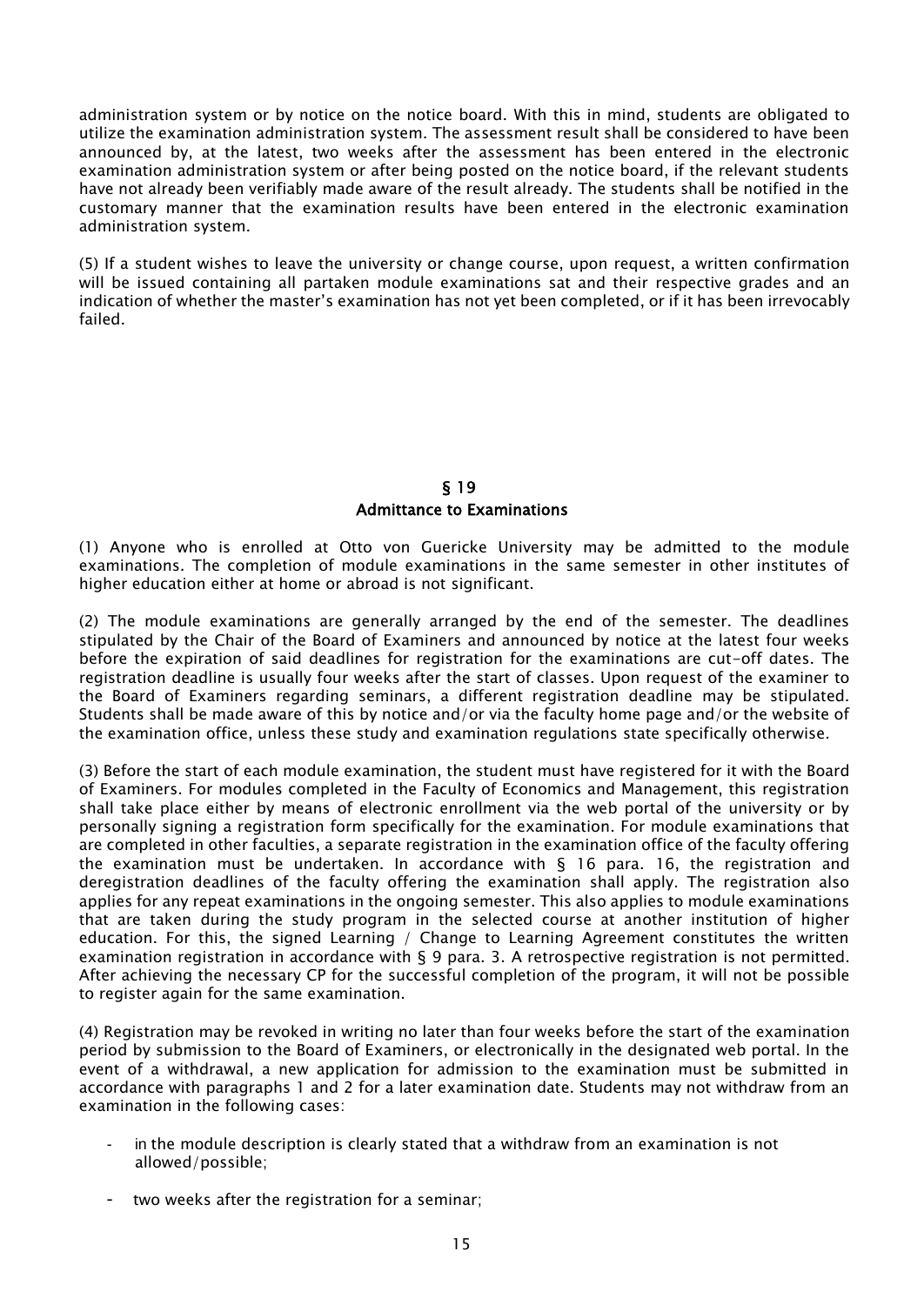- two weeks after registration for a scientific project.

(5) Students who after completion of the second semester cannot successfully demonstrate having obtained at least 25 CP may be invited by the head of program to take part in a course guidance session in which the reasons for exceeding the expected time period are discussed and the future study progress is planned.

(6) The Board of Examiners is responsible for decisions regarding admissions. Admission may be refused if:

- 1. the requirements for admission are not met or
- 2. the documents are incomplete or
- 3. the examination has been irrevocably failed or is deemed to have been irrevocably failed.

#### § 20 Calculation of Module Grades

(1) A module examination must be taken for each module. The module examinations are to be assessed by the relevant examiners. The result of the module examination must be announced by the latest at the end of the semester in which the exam took place.

| Grade | Designation    | Definition                                                                                  |
|-------|----------------|---------------------------------------------------------------------------------------------|
|       | Very good      | An outstanding performance                                                                  |
|       | Good           | A performance which is significantly above average                                          |
| 3     | Satisfactory   | An average performance                                                                      |
| 4     | Sufficient     | A performance which, in spite of its shortcomings, is<br>considered to be sufficient        |
|       | Not Sufficient | A performance which, because of substantial<br>shortcomings, does not meet the requirements |

(2) The following grades are to be used for the assessment of module examinations:

For the sake of greater differentiation, individual grades may be rounded up or down by 0.3; this does not apply to the following grades: 0.7, 4.3, 4.7 and 5.3. The grade of the module examination must be communicated to the Examination Office immediately.

(3) A module examination is considered to have been passed if a minimum grade of "sufficient" is awarded. If the assessments of the examiners according to section 1 differ, the arithmetic mean of the grades awarded by the examiners is calculated; in this case, the module examination is considered passed if the arithmetic mean is 4.3 or less. The grade of the module examination according to para. 2 is the grade which comes closest to the arithmetic mean of the two individual assessments; in cases of doubt, the better of the two grades shall be awarded.

## § 21 Retakes of Module Examinations

(1) Examinations in the compulsory modules that are failed or deemed to have been failed may be repeated twice. § 20 applies accordingly for the assessment grading. Examinations that have been passed may not be repeated.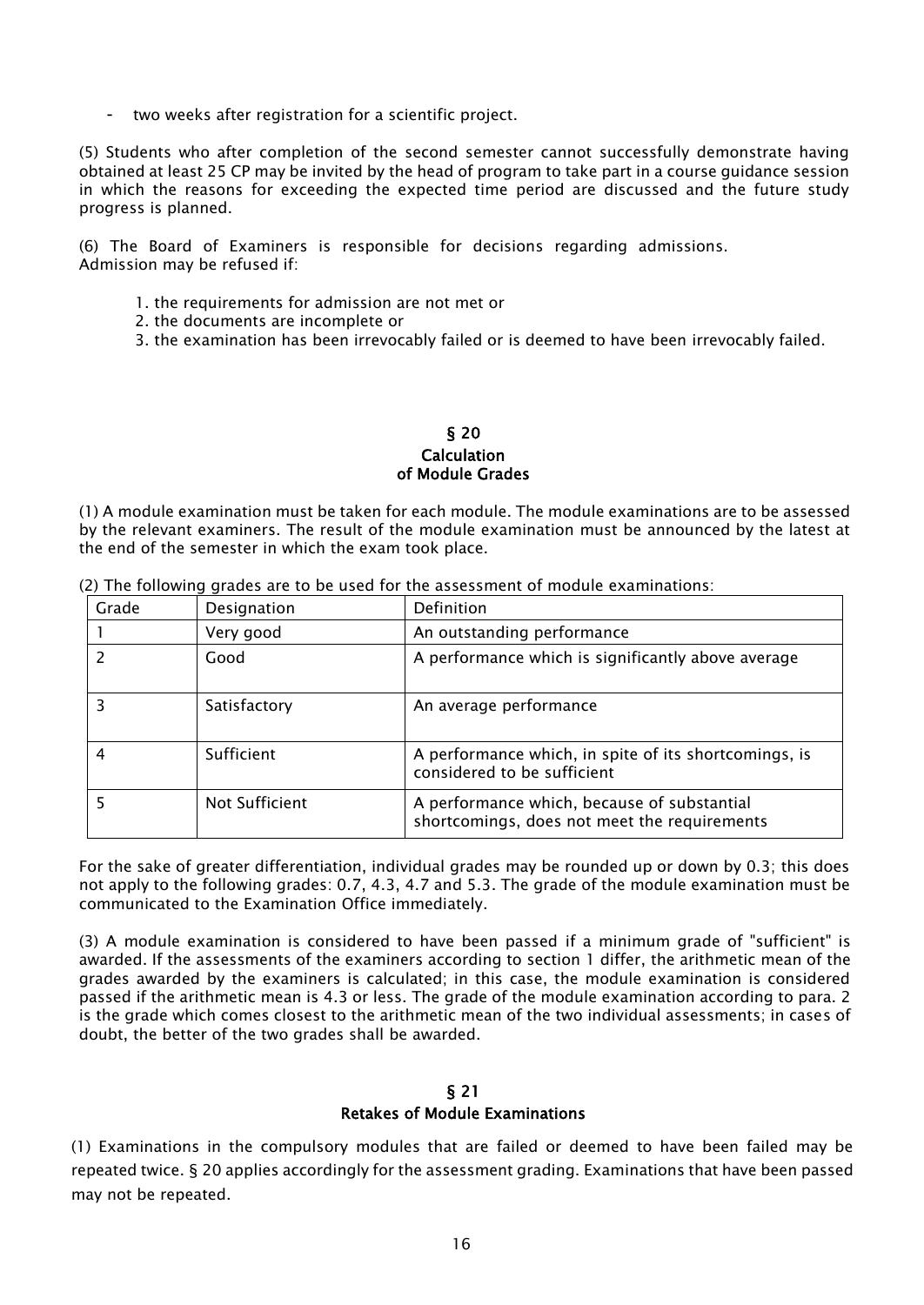(2) Notwithstanding paragraph 1, for all compulsory elective module examinations, failed examinations are not counted. Therefore, it is not necessary to repeat failed compulsory elective modules.

(3) Abweichend von Abs. 1 und 2 dürfen in Wahlpflichtprüfungen, die in Form eines Seminars im Umfang von 10 CP absolviert werden, jeweils höchstens drei Wiederholungen mit "nicht ausreichend" bewertet werden bzw. als mit "nicht ausreichend" bewertet gelten.

## § 22 Additional Modules

(1) Students may undertake additional module examinations in addition to the modules offered in their respective program.

(2) The result of the additional modules will, if the examination was registered for in advance, be included in the certificate and/or grade confirmation. The results of additional modules will not be taken into consideration when calculating grade point averages and when determining the overall grade.

## § 23

#### Non-Attendance, Withdrawal, Cheating, Breach of Regulations

(1) If, after registering for a module examination for which the time and location has been set, the candidate fails to attend without a good reason, or if he or she withdraws from the module examination after it has commenced without good reason, then he or she shall be awarded a grade of "insufficient" (5.0) for the module examination concerned. The same applies for an assessment which is not submitted by the prescribed submission deadline or a module examination is not completed by the set date.

(2) Students wishing to withdraw from a module examination after the end of the withdrawal period in accordance with § 19 para. 4 must apply in writing to the Board of Examiners. The reason for missing or withdrawing from the examination must be provided in writing without delay to the Board of Examiners and must be substantiated. In the case of impairments caused by ill health, the withdrawal from the examination must be substantiated by a doctor's note. In cases of doubt, the doctor may be appointed by the chair of the Board of Examiners. If the Board of Examiners recognizes the reason given, then the candidate will be notified either in writing or electronically.

(3) Should the candidate attempt to influence the result of an examination by deception, then the module examination result concerned shall be recorded as "insufficient" (5.0). Making use of unauthorized aids after the start of an examination shall always be deemed to be an attempt of deception within the meaning of line 1. In particularly serious cases, the Board of Examiners may revoke the right to repeat the module examination.

(4) If a candidate disrupts the proper process of an assessment / module examination, then he or she may be excluded by the examiner or invigilator from continuing with the assessment / module examination. If this is the case, the module examination shall be deemed to have been graded as "insufficient" (5.0).

(5) Adverse decisions in accordance with paragraphs 1 to 4 must be communicated in writing without delay to the candidate and must be justified.

## § 24

#### Protective Provisions, Compensation for Disadvantages

(1) Where a student provides credible evidence (medical certificate) that, due to a prolonged or permanent illness, he or she is completely or partially unable to fulfill the module examination requirements in the prescribed form, the Board of Examiners must provide the student with the possibility of taking equivalent module examinations in a different form.

(2) Disabled students may be granted additional materials or aids to compensate for disadvantages, provided that this is necessary to establish equality of opportunity. To this end, the duration of the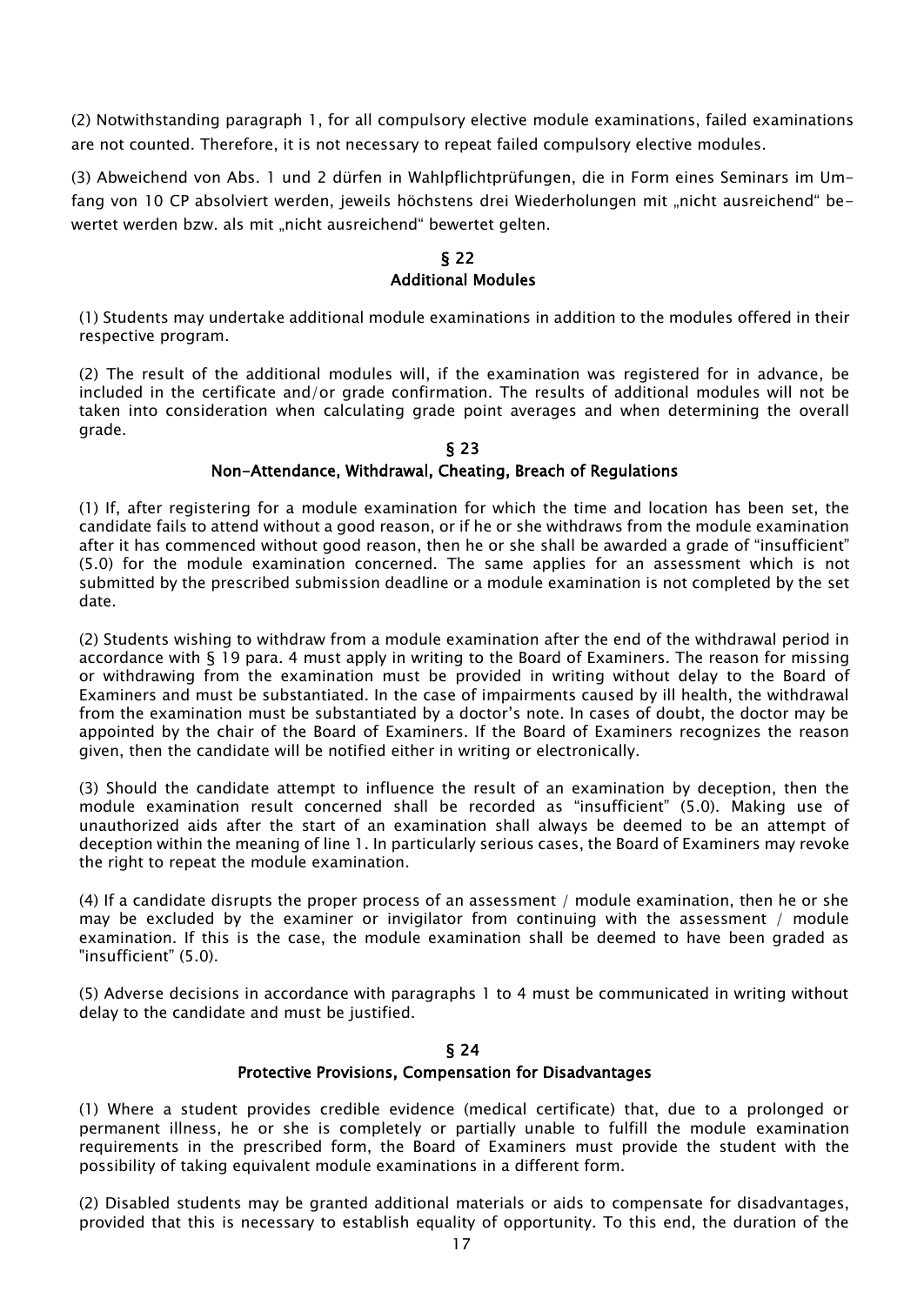assessment may be extended to a reasonable degree, or approval may be given for the examination to be taken in a different form. A disabled student is defined as someone who, due to a protracted or permanent physical impediment, is not in a position to complete the examination in the prescribed form, either in part or in full. The impediment must be substantiated. The university may require substantiation in the form of a medical certificate or submission of a certificate of disability. Compensation for disadvantages must be applied for in writing to the Board of Examiners. The application should be made no later than when registering for the module examination.

(3) In applying these study and examination regulations, the protective provisions pursuant to the Maternity Protection Act and in accordance with the time limits set out by the Federal Child-Raising Allowance Act regarding parental leave are to be strictly adhered to and their utilization facilitated, especially with regard to the calculation of time limits. During a leave of absence granted in order to care for a close relative, students are free to continue with their studies and examinations. Upon written application to the Board of Examiners, students may repeat a failed examination during their leave of absence.

## § 25 Appeal Procedure

Students may file an objection against adverse administrative acts regarding examination matters in writing or verbally for transcription, with the Board of Examiners in accordance with the Administrative Procedure Act (Verwaltungsverfahrensgesetz, VwVfG). Objections are to be provided in written form. If the Board of Examiners does not wish to remedy the objection, the student must be provided with an official decision complete with instructions on how to appeal.

## IV. Master's Degree

#### § 26

## Registration for the "Master's Thesis" Module

(1) The "master's thesis" module is mandatory in the study program named in  $\S$  1. In a framework of a final seminar a "written paper" in English or German language is to be produced.

(2) As part of the "Master's thesis" module students must show that they are capable, within a given time frame, of working independently, using scientific methods, on a particular issue from the subject area. The topic and task definition of the written work must correspond to the purpose of the examination and the required workload. The type of task and the project definition must be specified when the topic is assigned. Within the context of the final seminar, the candidate must demonstrate that he or she is able to adequately present and explain the problems and solutions on which he or she has been working.

(3) Only applicants who

- are enrolled at Otto von Guericke University on the study program stated in § 1,
- have successfully acquired at least 75 CP including all compulsory modules,
- have successfully completed at least one seminar with 10 CP

….. can be admitted to the "master's thesis" module.

(4) For the permission to write a master's thesis must be applied for in writing to the Board of Examiners. The seminar facilitators may set up justified admission requirements for the respective final seminar.

## § 27 Issuing of the Topic, Submission, Assessment of the "Master's Thesis"

(1) The topic shall be set by the lead examiner in consultation with the student to be examined. Students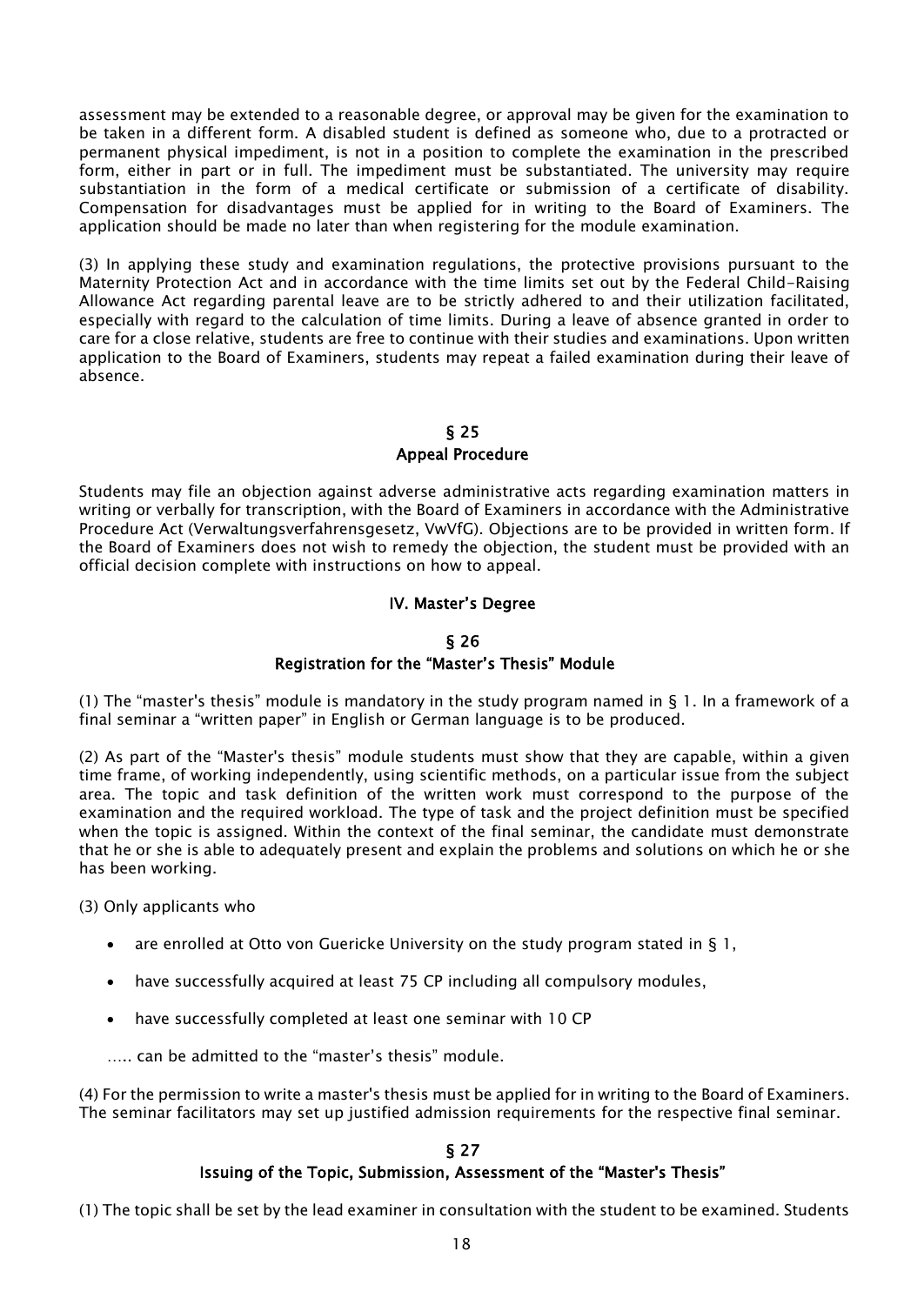should be given the opportunity to make proposals for the thesis topic and task definition. However, their proposals shall not give rise to a legal entitlement. Following receipt of an application, the Board of Examiners shall guarantee that the student receives a topic in good time. During the preparation of a thesis, each student shall be supervised by their lead examiner.

(2) For the setting of topics, the Board of Examiners shall appoint persons from the ranks of professors, junior professors, university and private lecturers and research associates who hold a doctorate and who are active within the Faculty. Over and above this, with their agreement, other habilitated members of the faculty may also be appointed as examiners. The Board of Examiners may limit the number of theses to be supervised by one person with the objective of achieving an even distribution among the persons setting topics (supervisors).

(3) The topic of the written thesis shall be issued by the Board of Examiners once the student has been granted permission to write their thesis and the student shall be notified of the submission deadline for their work. The date of issuing of the topic must be put on record. The topic may be returned only once, and only within four weeks of being issued. Afterwards, students must reapply for admission to the "master's thesis" module.

(4) The time between the issuing of the topic and the submission of the master's thesis, including a four-week reading period, is 22 weeks. It may be extended by the Board of Examiners with the consent of the topic setter by a maximum of four weeks.

(5) A list of the resources used must be appended to the thesis. When submitting their thesis, students must assert in writing that they have completed the work independently and without the use of any other aids or resources than those indicated, and all passages that have been quoted verbatim or paraphrased from published or unpublished papers have been identified as such. Over and above this, a declaration must be given, and appended to the final thesis, that neither the thesis, nor excerpts from it, have already been used for another examination. Plagiarism is an attempt at deception in accordance with § 23 and any work containing it shall be graded as "insufficient".

(6) The written paper must be firmly bound, i.e. sealed or glued (no ring or spiral staples), in duplicate and submitted to the Examination Office by the deadline. Both copies shall be accompanied by a digital version on a data storage device securely attached to the work. If the thesis is not submitted in a timely manner or in the form required, then it shall be graded as "insufficient" (5.0). § 23 applies accordingly.

(7) The examiners must appraise and grade the thesis within two months of the date of submission.

(8) 30 CP are awarded for the successful completion of "master's thesis" module.

(9) The module examination as per para. 8 is comprised of two assessments, which must be completed in the context of a final seminar: the "written work or thesis" contributes 80% of the of the grade for the module examination, whilst the corresponding "presentation" accounts for 20%.

(10) Notwithstanding § 20 para. 2, the grade for the "master's thesis" module is calculated as a weighted, arithmetic average of the grades for both assessments as outlined in para. 9. When arriving at a grade for the "master's thesis" module, only the first decimal place will be taken into account; all other decimal places will be disregarded without rounding. The grades are as follows:

| For a grade average of           | <b>Designation</b> |
|----------------------------------|--------------------|
| Up to and including 1.5          | Verv annd          |
| From 1.6 up to and including 2.5 | Cood.              |
| From 2.6 up to and including 3.5 | Satisfactory       |
| From 3.6 up to and including 4.0 | <b>Sufficient</b>  |
| From 4,1                         | Not Sufficient     |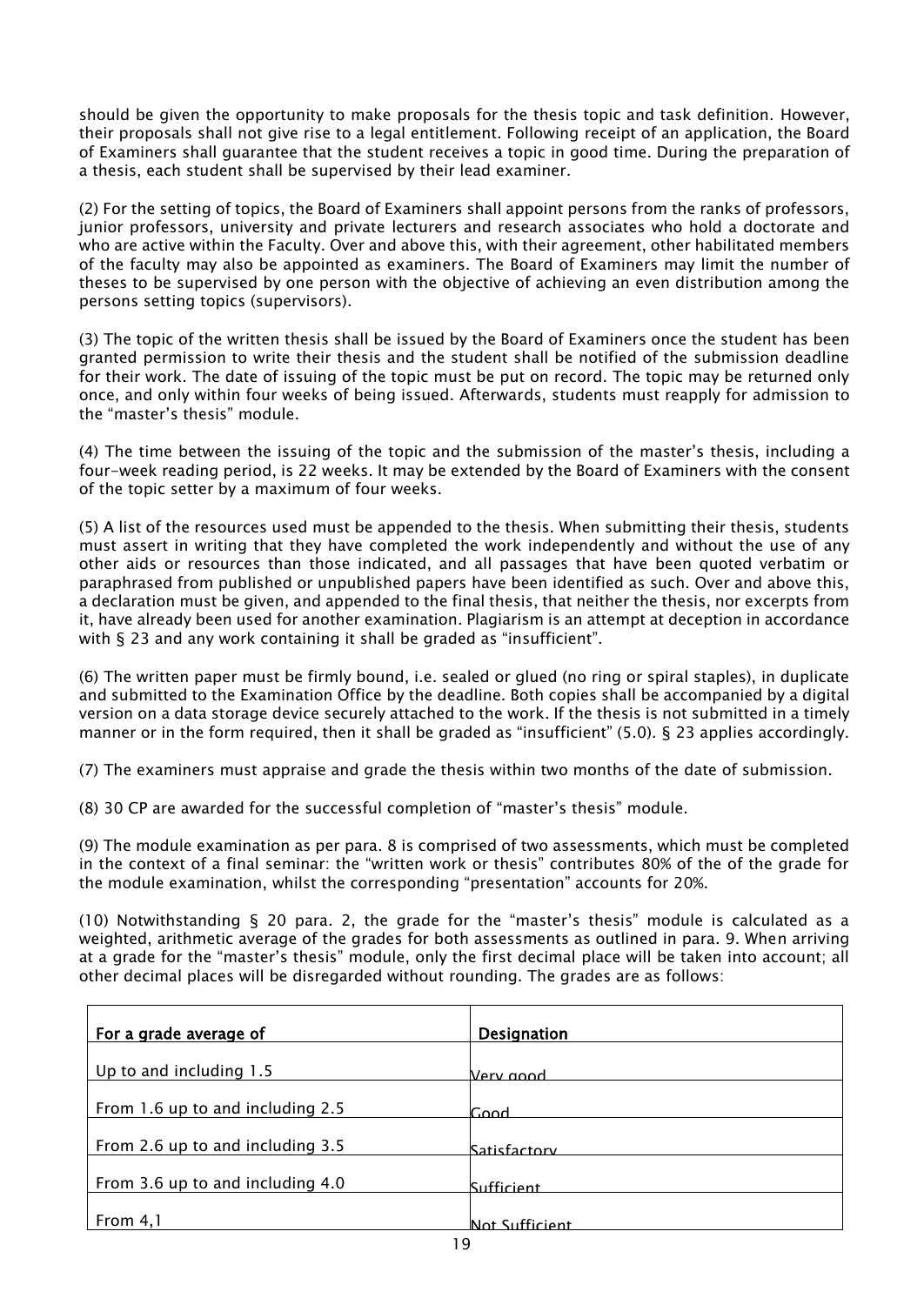(11) The "master's thesis" module shall be deemed to have been passed if both assessments pursuant to para. 9 have each been graded as at least "sufficient".

## § 28

## Repetition of the Master's Thesis Module

(1) The "master's thesis" module may be repeated once if it has or is deemed to have been graded as "insufficient". As a result, both assessments must be completed again, pursuant to § 27 para. 9.

(2) The "master's thesis" module must be repeated within the framework of a final seminar during the following semester.

(3) Once the "master's thesis" module has been passed, it cannot be retaken.

## § 29 Overall Master's Degree Grading (GPA)

(1) The master's degree shall be deemed to have been passed when all examinations during the program assessing the compulsory and the compulsory elective modules amounting to 90 CP in accordance with appendices 1 have been successfully completed and the "master's thesis" module amounting to 30 CP has been graded as at least "sufficient".

(2) The overall grade of the master's degree is the arithmetic average of the grades for all module examinations passed and the "master's thesis" module weighted according to the credit points. When arriving at a final grade, only the first decimal place will be taken into account; all other decimal places will be disregarded without rounding.

(3) If the average of the final grade is better than 1.3, then the classification "with distinction" shall be awarded.

(4) The master's degree is irrevocably failed if the second retake of a module examination, the third module examination in a seminar or the third module examination in a scientific project or the repetition of the "master's thesis" module has been graded "not-sufficient" or is deemed to have been graded "not-sufficient".

#### § 30 Certificates and Confirmations

(1) A certificate in English and a transcript in German will be issued for a successfully completed master's degree. The certificate will contain the final grade, the subject and the grade awarded for the master's thesis. The certificate shall bear the date on which the last assessment was carried out or the last module examination was completed. It must be signed by the chair of the Board of Examiners and the Dean of the Faculty and garnished with the Otto von Guericke University stamp.

(2) An appendix to the certificate in English stamped with the university stamp together with a transcript in German will list all of the modules completed including the CP and grades awarded for them.

(3) Together with the certificate, students shall receive a Diploma Supplement in the German and English languages.

## § 31 Grade Transcripts and Records

(1) Together with the certificate, students shall receive a transcript of records in English and a copy in German with the date of the certificate. This certifies the awarding of the title of "Master of Science".

(2) This record shall be signed by the Dean of the Faculty at Otto von Guericke University and stamped with the stamp of the Faculty of Economics and Management at Otto von Guericke University.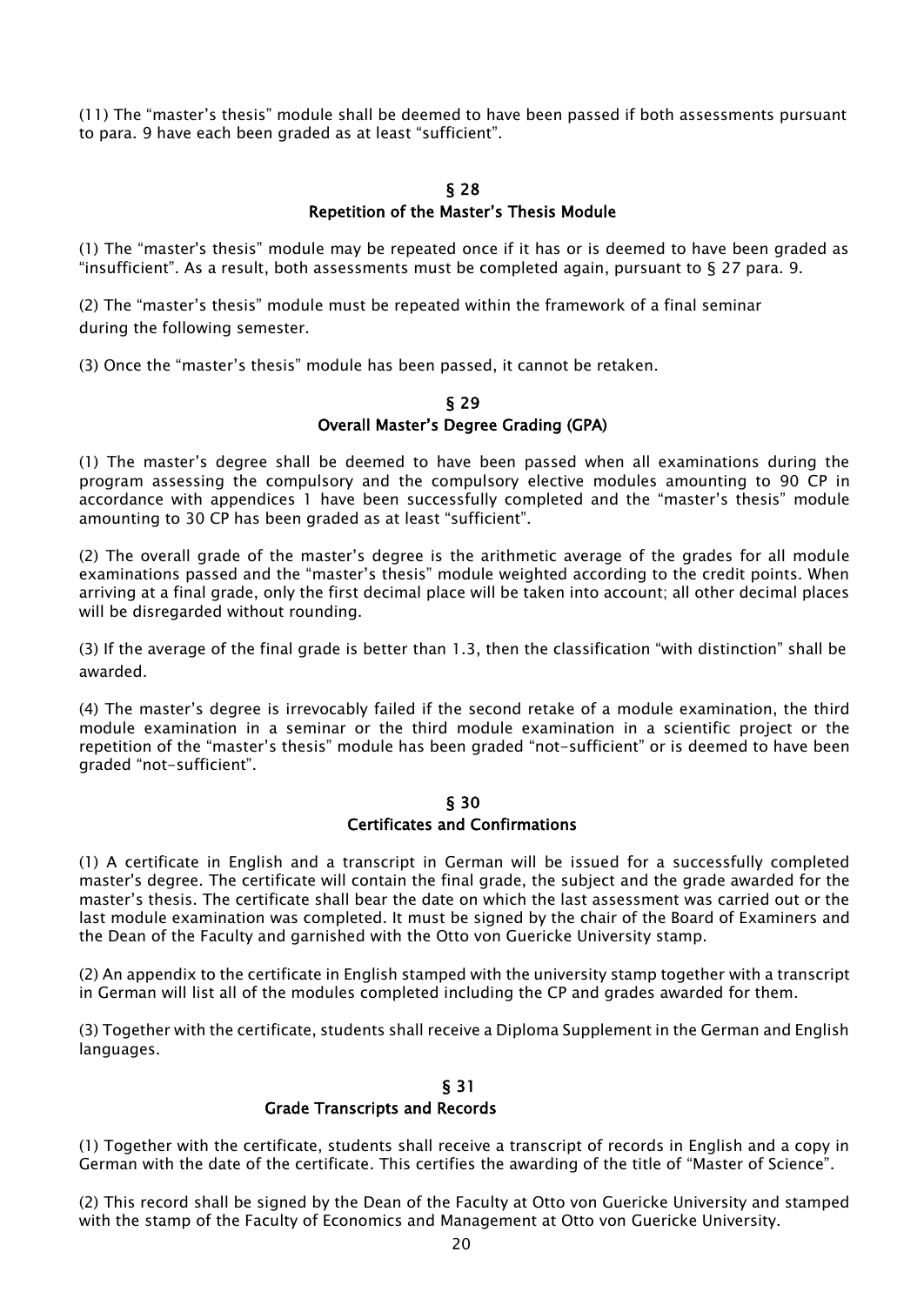## V. Final Provisions

#### § 32

#### Right to Review the Examination Files

(1) Within a particular period specified by the Board of Examiners, after completion of each module examination and at the beginning of the following semester, students may view their written examination scripts, the examiners' assessments and the examination records. Outside of this period, access may only be granted upon written application to the Board of Examiners; the application must be justified and substantiated.

(2) After issuing of the certificate, written applications to the Board of Examiners to view an examination file must be made within a cut-off period of one year. The chairperson of the Board of Examiners will determine the time and place for reviewing the documents.

## § 33 Invalidity of Examination Results

(1) If a student has cheated in an examination or influenced his or her result through the use of unauthorized aids, and this becomes known after the degree has been awarded, the Board of Examiners is authorized to declare an examination to have been failed either partially or in its entirety.

(2) If the conditions for admission to the module examination were not met but without any intentional deception, and this only becomes known after the degree has been awarded, the deficiency shall be deemed to have been righted if the examination was passed. If a student has deliberately used unfair means to gain admission, the Board of Examiners, taking into consideration relevant legal regulations, will decide as to the revocation of any unlawful administrative acts.

(3) Prior to such a decision, the student concerned is to be given the opportunity to make a statement on the matter to the Board of Examiners.

(4) The incorrect certificate must be recovered and replaced by a correct certificate or confirmation in accordance with § 18 paragraph 5. No decision may be made pursuant to paragraphs 1 and 2 after a period of five years has elapsed. In the event that the examination certificate is revoked without replacement, the holder must be stripped of his/her academic degree and the record recovered.

## § 34 Transitional Provisions

(1) The provisions of these study and examination regulations apply to all students who enroll for the first time on the master's program as named in § 1 of these regulations at Otto von Guericke University Magdeburg from the 2020/2021winter semester.

(2) Students who have already enrolled on the master's program Volkswirtschaftliche Politikanalyse/Economic Policy Analysis before October 1st , 2020 may request that these study and exam regulations be applied to them. The application must be made to the Board of Examiners of the Faculty of Economics and Management by March 31st, 2021. The application request may not be revoked.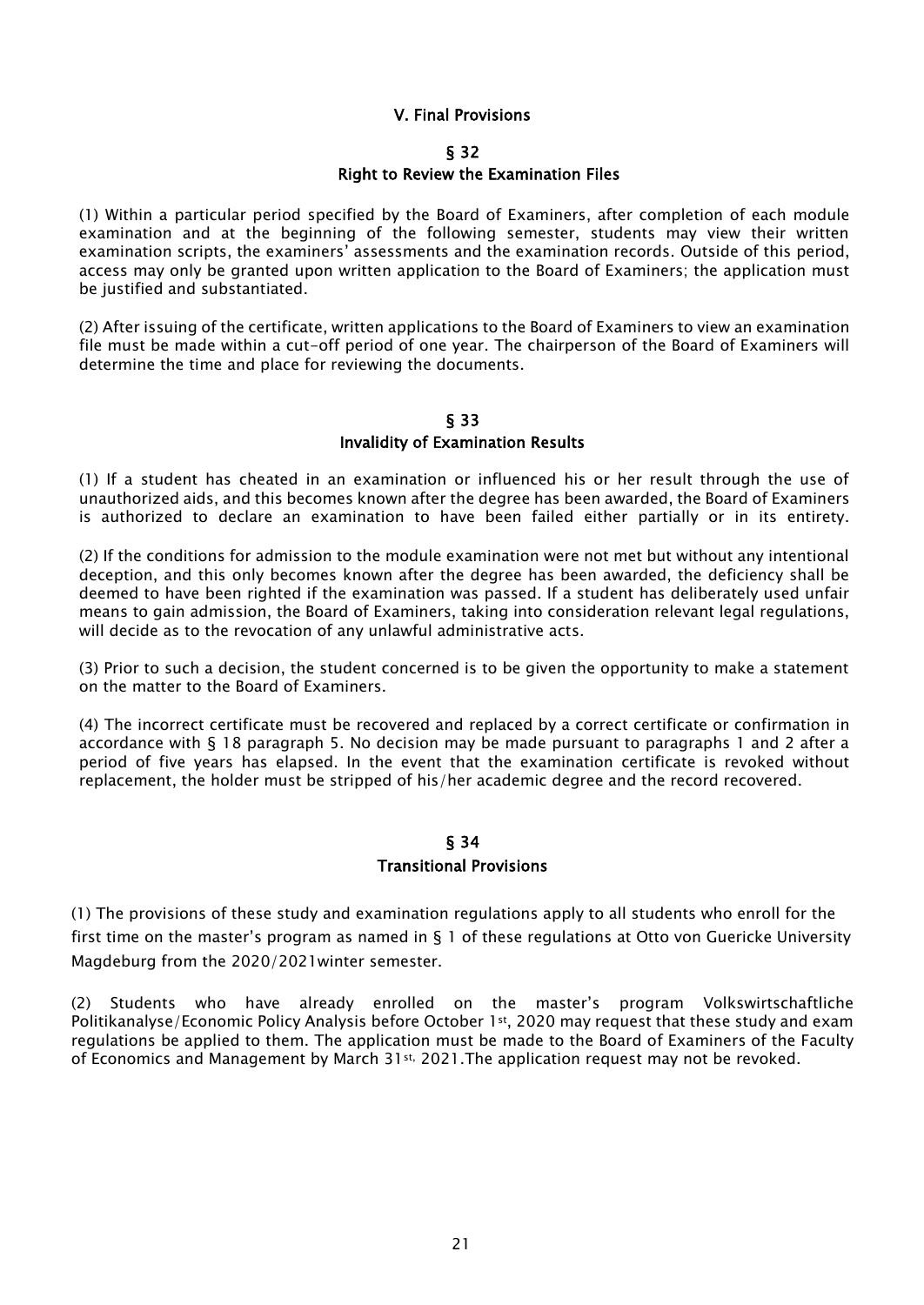## § 35 Validity and Effective Date

These Study and Examination Regulations shall enter into force after their confirmation by the president and on the day after the publication in the official announcements of Otto von Guericke University.

Issued by virtue of the resolution of the Faculty Council of the Faculty of Economics and Management dated 04.03.2020 and the resolution of the Senate of Otto von Guericke University Magdeburg dated 29.04.2020.

Magdeburg, 29.04.2020

Prof. Dr.-Ing. Jens Strackeljan President of Otto von Guericke University Magdeburg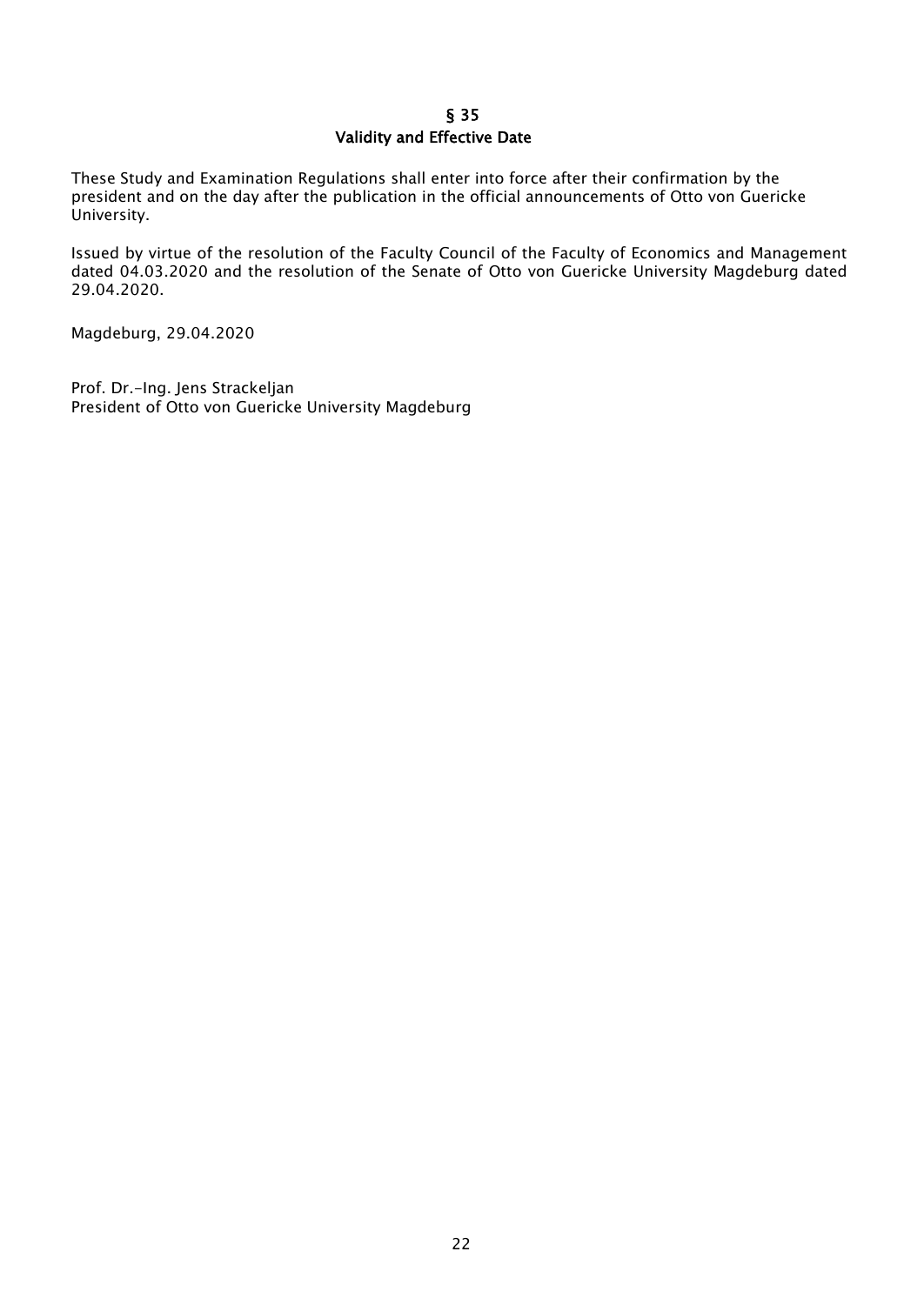|        |                                    | Semester 1 (WS) |            |                 |            | Semester 2 (SS) |    | Semester 3 (WS) |            |           | Semester 4 (SS) |           |    |
|--------|------------------------------------|-----------------|------------|-----------------|------------|-----------------|----|-----------------|------------|-----------|-----------------|-----------|----|
| No.    | <b>Modules</b>                     | <b>SHW</b>      | <b>AE</b>  | CP              | <b>SHW</b> | <b>AE</b>       | CP | <b>SHW</b>      | <b>AE</b>  | <b>CP</b> | <b>SHW</b>      | <b>AE</b> | CP |
| 1.     | <b>Compulsory Modules</b>          |                 |            |                 |            |                 |    |                 |            |           |                 |           |    |
| 1.1    | $2L+1T$<br>Econometrics            |                 | <b>W60</b> | 5               |            |                 |    |                 |            |           |                 |           |    |
| $1.2$  | Microeconomics Analysis            | $2L+2T$         | W60        | 5               |            |                 |    |                 |            |           |                 |           |    |
| 1.3    | Macroeconomics Analysis            |                 | W60        | 5               |            |                 |    |                 |            |           |                 |           |    |
| 2.     | <b>Compulsory Elective Modules</b> |                 |            |                 |            |                 |    |                 |            |           |                 |           |    |
| 2.1.   | In Specialization                  |                 |            |                 |            |                 |    |                 |            |           |                 |           |    |
| 2.1.1. | Module I                           | $\mathbf{x}$    | $\star$    | 5               |            |                 |    |                 |            |           |                 |           |    |
| 2.1.2. | Module II                          |                 | $\pm$      | 5               |            |                 |    |                 |            |           |                 |           |    |
| 2.1.3. | Module III                         |                 |            |                 | $\star$    | $\star$         | 5  |                 |            |           |                 |           |    |
| 2.1.4. | Module IV                          |                 |            |                 | $\star$    | $\star$         | 5  |                 |            |           |                 |           |    |
| 2.1.5. | Module V                           |                 |            |                 | $\star$    | $\star$         | 5  |                 |            |           |                 |           |    |
| 2.1.6. | Module VI                          |                 |            |                 |            |                 |    | $\mathbf{x}$    | $\star$    | 5         |                 |           |    |
| 2.1.7. | Module VII                         |                 |            |                 |            |                 |    | $\star$         | $\star$    | 5         |                 |           |    |
| 2.1.8. | Seminar                            |                 |            |                 | $2S+*$     | $P, H + *$      | 10 |                 |            |           |                 |           |    |
| 2.1.9. | Seminar                            |                 |            |                 |            |                 |    | $2S+*$          | $P, H + *$ | 10        |                 |           |    |
| 2.2.   | In Supplements                     |                 |            |                 |            |                 |    |                 |            |           |                 |           |    |
| 2.2.1. | Module I*                          | $\star$         | $\star$    | 5               |            |                 |    |                 |            |           |                 |           |    |
| 2.2.2. | Module II <sup>*</sup>             |                 |            |                 | $\star$    | $\star$         | 5  |                 |            |           |                 |           |    |
| 2.2.3. | Module III *                       |                 |            |                 |            |                 |    | $\star$         | $\star$    | 5         |                 |           |    |
| 2.2.4. | Module IV *                        |                 |            |                 |            |                 |    | $\star$         | $\star$    | 5         |                 |           |    |
| 3.     | <b>Master's Thesis</b>             |                 |            |                 |            |                 |    |                 |            |           |                 |           | 30 |
| 3.1    | <b>Final Seminar</b>               |                 |            |                 |            |                 |    |                 |            |           | <b>2S</b>       | P         |    |
| 3.2    | Master's Thesis                    |                 |            |                 |            |                 |    |                 |            |           | H               |           |    |
|        | <b>Total</b>                       | ~23             |            | 30 <sub>o</sub> | ~19        |                 | 30 | ~16             |            | 30        | $\overline{2}$  |           | 30 |

# Appendix 1: Study and Examination Schedule: MSc in Economic Policy Analysis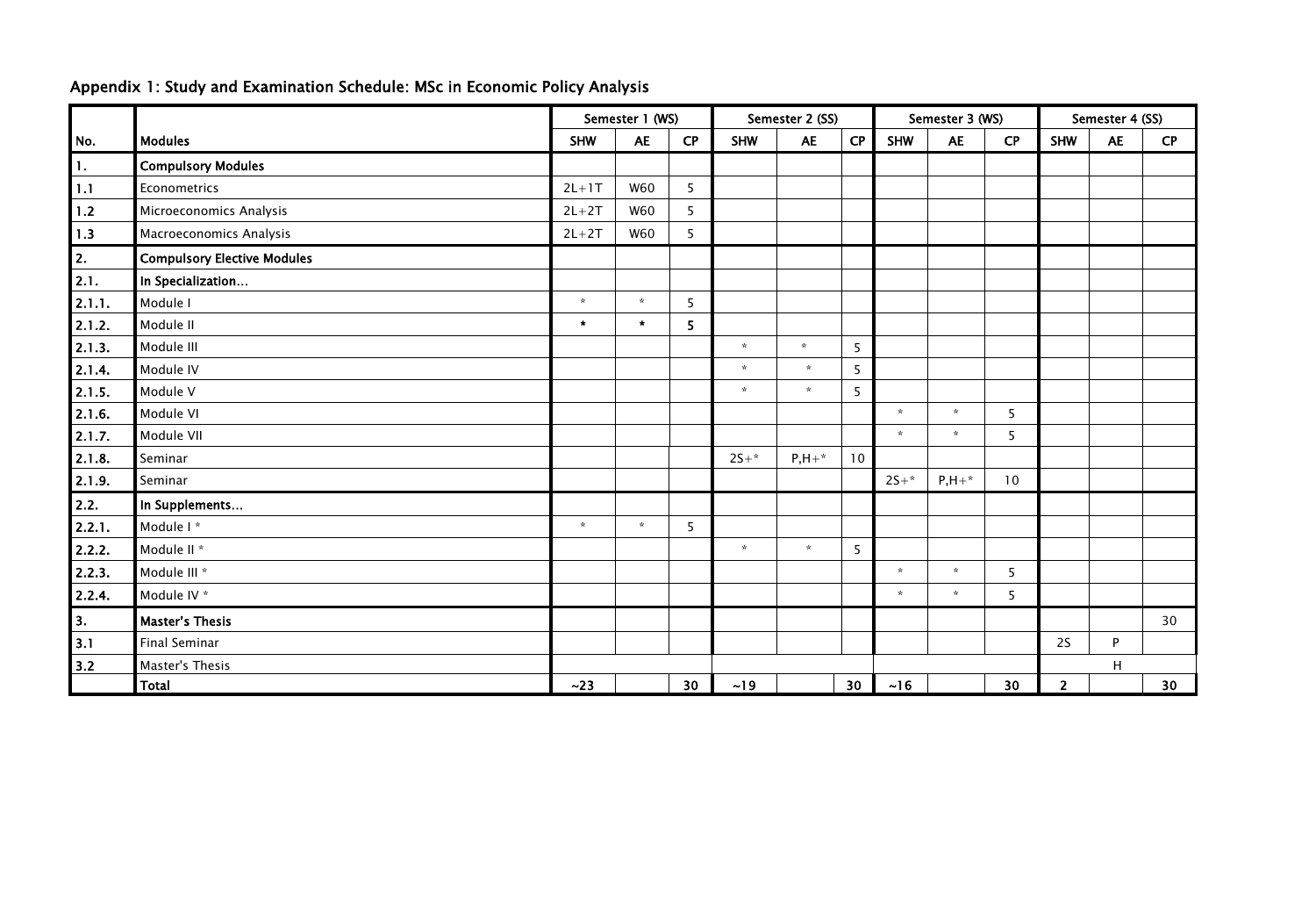# Study and Examination Schedule Key

For the scope and types of class as well as the form and scope of the examinations during the program, see module descriptions for the available modules.

| CP      | $=$ | <b>Credit Points</b>                   |         | $=$                     | Seminar                 |
|---------|-----|----------------------------------------|---------|-------------------------|-------------------------|
|         |     |                                        | SS.     | $=$ $-$                 | Summer semester         |
| W60/120 |     | Written examination lasting<br>minutes | $SHW =$ |                         | Semester hours per week |
|         |     |                                        | T       | $\alpha_{\rm c} = 0.01$ | Tutorial                |
| P       | $=$ | Presentation                           |         | $=$                     | Lecture                 |
| AE      | $=$ | Type of examination                    | WS.     | $=$ $-$                 | Winter semester         |